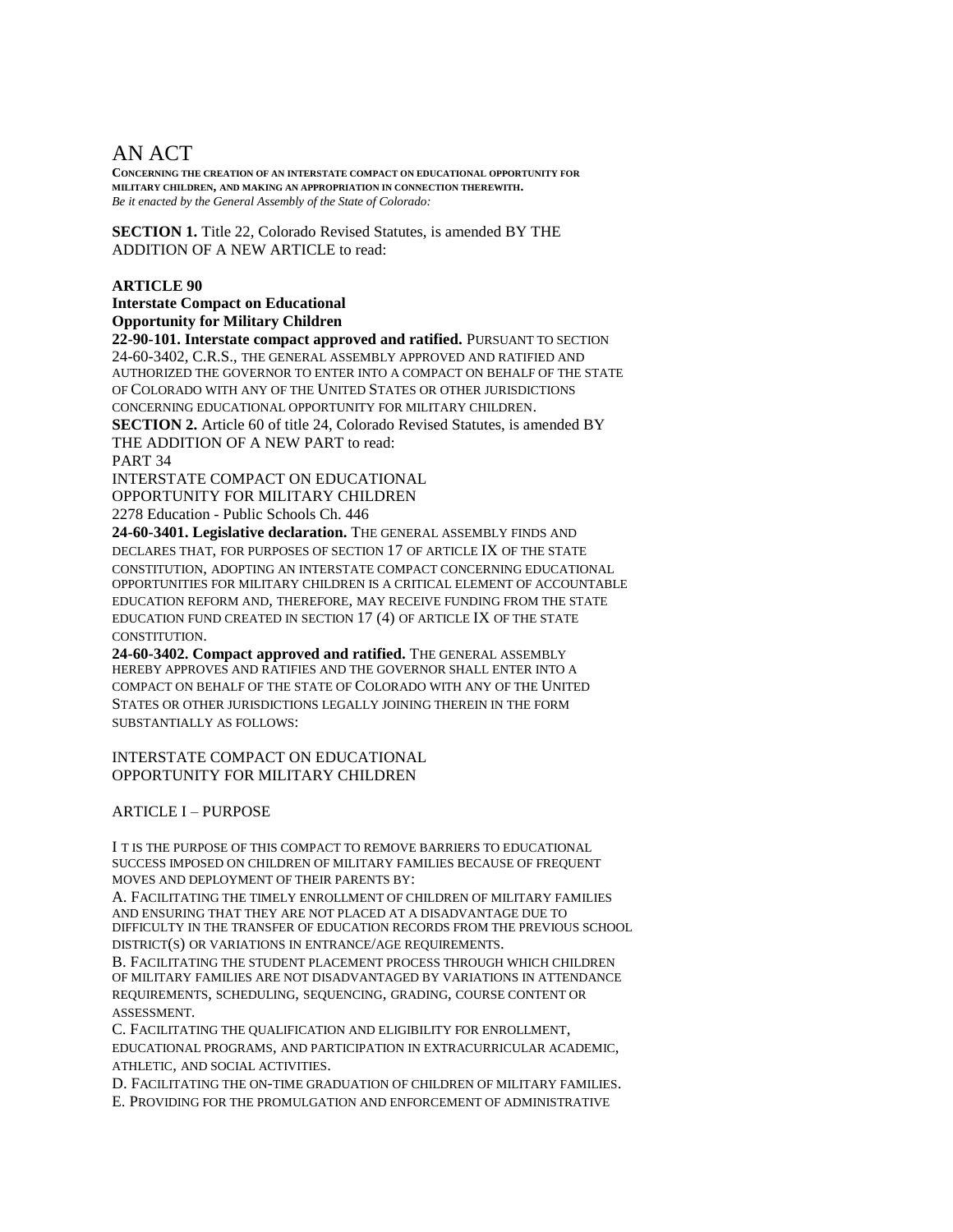RULES IMPLEMENTING THE PROVISIONS OF THIS COMPACT.

F. PROVIDING FOR THE UNIFORM COLLECTION AND SHARING OF INFORMATION BETWEEN AND AMONG MEMBER STATES, SCHOOLS AND MILITARY FAMILIES UNDER THIS COMPACT.

G. PROMOTING COORDINATION BETWEEN THIS COMPACT AND OTHER COMPACTS AFFECTING MILITARY CHILDREN.

H. PROMOTING FLEXIBILITY AND COOPERATION BETWEEN THE EDUCATIONAL SYSTEM, PARENTS AND THE STUDENT IN ORDER TO ACHIEVE EDUCATIONAL SUCCESS Ch. 446 Education - Public Schools 2279 FOR THE STUDENT.

## ARTICLE II – DEFINITIONS

AS USED IN THIS COMPACT, UNLESS THE CONTEXT CLEARLY REQUIRES A DIFFERENT CONSTRUCTION:

A. "ACTIVE DUTY" MEANS: FULL-TIME DUTY STATUS IN THE ACTIVE UNIFORMED SERVICE OF THE UNITED STATES, INCLUDING MEMBERS OF THE NATIONAL GUARD AND RESERVE ON ACTIVE DUTY ORDERS PURSUANT TO 10 U.S.C. SECTION 1209 AND 1211.

B. "CHILDREN OF MILITARY FAMILIES" MEANS: A SCHOOL-AGED CHILD(REN), ENROLLED IN KINDERGARTEN THROUGH TWELFTH (12TH) GRADE, IN THE HOUSEHOLD OF AN ACTIVE DUTY MEMBER.

C. "COMPACT COMMISSIONER" MEANS: THE VOTING REPRESENTATIVE OF EACH COMPACTING STATE APPOINTED PURSUANT TO ARTICLE VIII OF THIS COMPACT. D. "DEPLOYMENT" MEANS: THE PERIOD ONE (1) MONTH PRIOR TO THE SERVICE MEMBERS' DEPARTURE FROM THEIR HOME STATION ON MILITARY ORDERS THROUGH

SIX (6) MONTHS AFTER RETURN TO THEIR HOME STATION.

E. "EDUCATION(AL) RECORDS" MEANS: THOSE OFFICIAL RECORDS, FILES, AND DATA DIRECTLY RELATED TO A STUDENT AND MAINTAINED BY THE SCHOOL OR LOCAL EDUCATION AGENCY, INCLUDING BUT NOT LIMITED TO RECORDS ENCOMPASSING ALL THE MATERIAL KEPT IN THE STUDENT'S CUMULATIVE FOLDER SUCH AS GENERAL IDENTIFYING DATA, RECORDS OF ATTENDANCE AND OF ACADEMIC WORK COMPLETED, RECORDS OF ACHIEVEMENT AND RESULTS OF EVALUATIVE TESTS, HEALTH DATA, DISCIPLINARY STATUS, TEST PROTOCOLS, AND INDIVIDUALIZED EDUCATION PROGRAMS.

F. "EXTRACURRICULAR ACTIVITIES" MEANS: A VOLUNTARY ACTIVITY SPONSORED BY THE SCHOOL OR LOCAL EDUCATION AGENCY OR AN ORGANIZATION SANCTIONED BY THE LOCAL EDUCATION AGENCY. EXTRACURRICULAR ACTIVITIES INCLUDE, BUT ARE NOT LIMITED TO, PREPARATION FOR AND INVOLVEMENT IN PUBLIC PERFORMANCES, CONTESTS, ATHLETIC COMPETITIONS, DEMONSTRATIONS, DISPLAYS, AND CLUB ACTIVITIES.

G. "INTERSTATE COMMISSION ON EDUCATIONAL OPPORTUNITY FOR MILITARY CHILDREN" MEANS: THE COMMISSION THAT IS CREATED UNDER ARTICLE IX OF THIS COMPACT, WHICH IS GENERALLY REFERRED TO AS INTERSTATE COMMISSION.

H. "LOCAL EDUCATION AGENCY" MEANS: A PUBLIC AUTHORITY LEGALLY CONSTITUTED BY THE STATE AS AN ADMINISTRATIVE AGENCY TO PROVIDE CONTROL OF AND DIRECTION FOR KINDERGARTEN THROUGH TWELFTH (12TH) GRADE PUBLIC EDUCATIONAL INSTITUTIONS.

I. "MEMBER STATE" MEANS: A STATE THAT HAS ENACTED THIS COMPACT.

J. "MILITARY INSTALLATION" MEANS: A BASE, CAMP, POST, STATION, YARD, 2280 Education - Public Schools Ch. 446

CENTER, HOMEPORT FACILITY FOR ANY SHIP, OR OTHER ACTIVITY UNDER THE JURISDICTION OF THE DEPARTMENT OF DEFENSE, INCLUDING ANY LEASED FACILITY, WHICH IS LOCATED WITHIN ANY OF THE SEVERAL STATES, THE DISTRICT OF COLUMBIA, THE COMMONWEALTH OF PUERTO RICO, THE U.S. VIRGIN ISLANDS, GUAM, AMERICAN SAMOA, THE NORTHERN MARIANAS ISLANDS AND ANY OTHER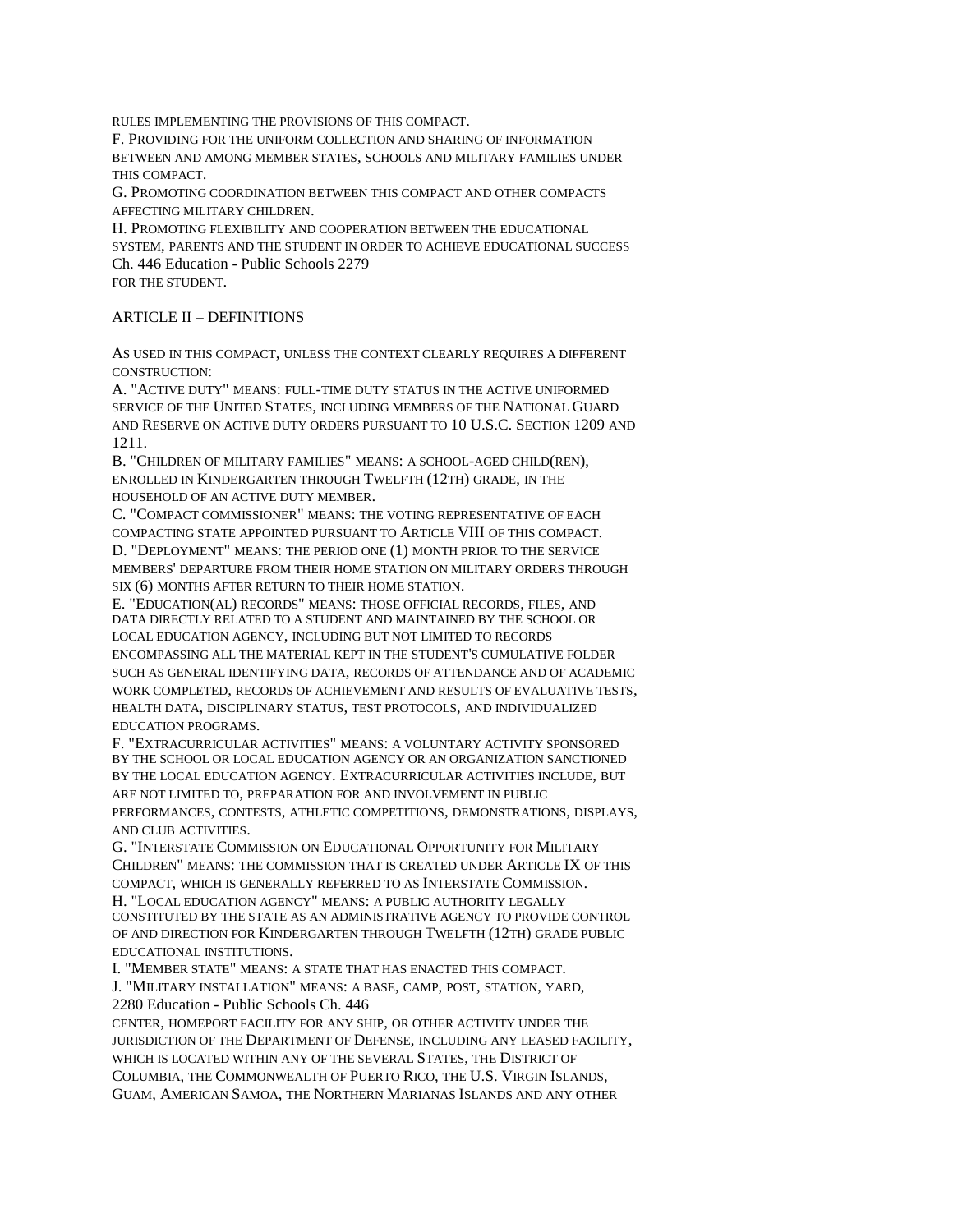U.S. TERRITORY. SUCH TERM DOES NOT INCLUDE ANY FACILITY USED PRIMARILY FOR CIVIL WORKS, RIVERS AND HARBORS PROJECTS, OR FLOOD CONTROL PROJECTS. K. "NON-MEMBER STATE" MEANS: A STATE THAT HAS NOT ENACTED THIS COMPACT.

L. "RECEIVING STATE" MEANS: THE STATE TO WHICH A CHILD OF A MILITARY FAMILY IS SENT, BROUGHT, OR CAUSED TO BE SENT OR BROUGHT.

M. "RULE" MEANS: A WRITTEN STATEMENT BY THE INTERSTATE COMMISSION PROMULGATED PURSUANT TO ARTICLE XII OF THIS COMPACT THAT IS OF GENERAL APPLICABILITY, IMPLEMENTS, INTERPRETS OR PRESCRIBES A POLICY OR PROVISION OF THE COMPACT, OR AN ORGANIZATIONAL, PROCEDURAL, OR PRACTICE REQUIREMENT OF THE INTERSTATE COMMISSION, AND HAS THE FORCE AND EFFECT OF STATUTORY LAW IN A MEMBER STATE, AND INCLUDES THE AMENDMENT, REPEAL, OR SUSPENSION OF AN EXISTING RULE.

N. "SENDING STATE" MEANS: THE STATE FROM WHICH A CHILD OF A MILITARY FAMILY IS SENT, BROUGHT, OR CAUSED TO BE SENT OR BROUGHT.

O. "STATE" MEANS: A STATE OF THE UNITED STATES, THE DISTRICT OF COLUMBIA, THE COMMONWEALTH OF PUERTO RICO, THE U.S. VIRGIN ISLANDS, GUAM, AMERICAN SAMOA, THE NORTHERN MARIANAS ISLANDS AND ANY OTHER U.S. TERRITORY.

P. "STUDENT" MEANS: THE CHILD OF A MILITARY FAMILY FOR WHOM THE LOCAL EDUCATION AGENCY RECEIVES PUBLIC FUNDING AND WHO IS FORMALLY ENROLLED IN KINDERGARTEN THROUGH TWELFTH (12TH) GRADE.

Q. "TRANSITION" MEANS: 1) THE FORMAL AND PHYSICAL PROCESS OF TRANSFERRING FROM SCHOOL TO SCHOOL OR 2) THE PERIOD OF TIME IN WHICH A STUDENT MOVES FROM ONE SCHOOL IN THE SENDING STATE TO ANOTHER SCHOOL IN THE RECEIVING STATE.

R. "UNIFORMED SERVICE(S)" MEANS: THE ARMY, NAVY, AIR FORCE, MARINE CORPS, COAST GUARD AS WELL AS THE COMMISSIONED CORPS OF THE NATIONAL OCEANIC AND ATMOSPHERIC ADMINISTRATION, AND PUBLIC HEALTH SERVICES. S. "VETERAN" MEANS: A PERSON WHO SERVED IN THE UNIFORMED SERVICES AND

WHO WAS DISCHARGED OR RELEASED FROM THERE UNDER CONDITIONS OTHER THAN DISHONORABLE.

# ARTICLE III – APPLICABILITY

A. EXCEPT AS OTHERWISE PROVIDED IN SECTION C, THIS COMPACT SHALL APPLY TO THE CHILDREN OF:

Ch. 446 Education - Public Schools 2281

1. ACTIVE DUTY MEMBERS OF THE UNIFORMED SERVICES AS DEFINED IN THIS COMPACT, INCLUDING MEMBERS OF THE NATIONAL GUARD AND RESERVE ON ACTIVE DUTY ORDERS PURSUANT TO 10 U.S.C. SECTION 1209 AND 1211;

2. MEMBERS OR VETERANS OF THE UNIFORMED SERVICES WHO ARE SEVERELY INJURED AND MEDICALLY DISCHARGED OR RETIRED FOR A PERIOD OF ONE (1) YEAR AFTER MEDICAL DISCHARGE OR RETIREMENT; AND

3. MEMBERS OF THE UNIFORMED SERVICES WHO DIE ON ACTIVE DUTY OR AS A RESULT OF INJURIES SUSTAINED ON ACTIVE DUTY FOR A PERIOD OF ONE (1) YEAR AFTER DEATH.

B. THE PROVISIONS OF THIS INTERSTATE COMPACT SHALL ONLY APPLY TO LOCAL EDUCATION AGENCIES AS DEFINED IN THIS COMPACT.

C. THE PROVISIONS OF THIS COMPACT SHALL NOT APPLY TO THE CHILDREN OF:

1. INACTIVE MEMBERS OF THE NATIONAL GUARD AND MILITARY RESERVES;

2. MEMBERS OF THE UNIFORMED SERVICES NOW RETIRED, EXCEPT AS PROVIDED IN SECTION A;

3. VETERANS OF THE UNIFORMED SERVICES, EXCEPT AS PROVIDED IN SECTION A; AND

4. OTHER U.S. DEPT. OF DEFENSE PERSONNEL AND OTHER FEDERAL AGENCY CIVILIAN AND CONTRACT EMPLOYEES NOT DEFINED AS ACTIVE DUTY MEMBERS OF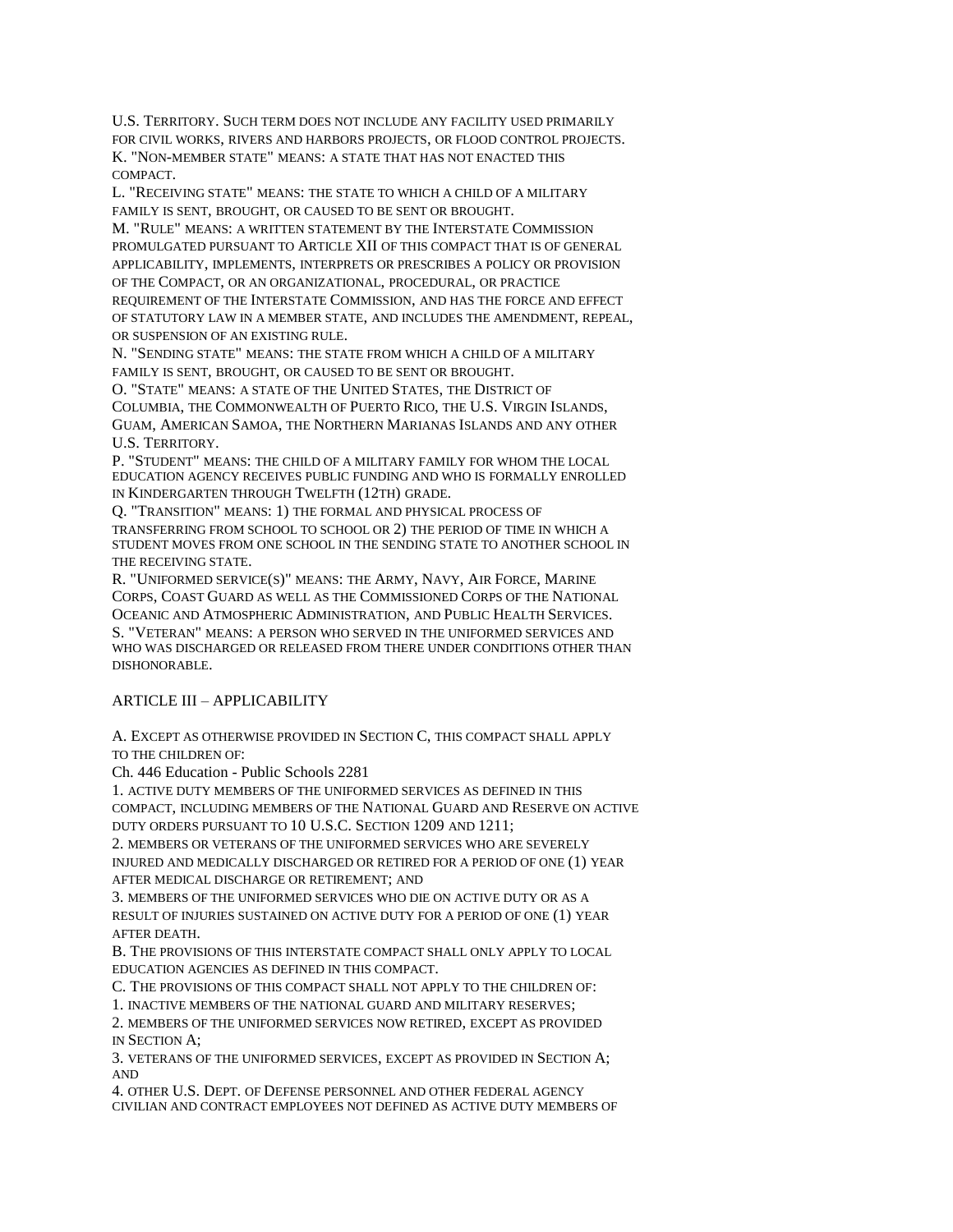THE UNIFORMED SERVICES.

#### ARTICLE IV - EDUCATIONAL RECORDS & ENROLLMENT

A. UNOFFICIAL OR "HAND-CARRIED" EDUCATION RECORDS - IN THE EVENT THAT OFFICIAL EDUCATION RECORDS CANNOT BE RELEASED TO THE PARENTS FOR THE PURPOSE OF TRANSFER, THE CUSTODIAN OF THE RECORDS IN THE SENDING STATE SHALL PREPARE AND FURNISH TO THE PARENT A COMPLETE SET OF UNOFFICIAL EDUCATIONAL RECORDS CONTAINING UNIFORM INFORMATION AS DETERMINED BY THE INTERSTATE COMMISSION. UPON RECEIPT OF THE UNOFFICIAL EDUCATION RECORDS BY A SCHOOL IN THE RECEIVING STATE, THE SCHOOL SHALL ENROLL AND APPROPRIATELY PLACE THE STUDENT BASED ON THE INFORMATION PROVIDED IN THE UNOFFICIAL RECORDS PENDING VALIDATION BY THE OFFICIAL RECORDS, AS QUICKLY AS POSSIBLE.

B. OFFICIAL EDUCATION RECORDS/TRANSCRIPTS - SIMULTANEOUS WITH THE ENROLLMENT AND CONDITIONAL PLACEMENT OF THE STUDENT, THE SCHOOL IN THE RECEIVING STATE SHALL REQUEST THE STUDENT'S OFFICIAL EDUCATION RECORD FROM THE SCHOOL IN THE SENDING STATE. UPON RECEIPT OF THIS REQUEST, THE SCHOOL IN THE SENDING STATE WILL PROCESS AND FURNISH THE OFFICIAL EDUCATION RECORDS TO THE SCHOOL IN THE RECEIVING STATE WITHIN TEN (10) DAYS OR WITHIN SUCH TIME AS IS REASONABLY DETERMINED UNDER THE RULES PROMULGATED BY THE INTERSTATE COMMISSION.

2282 Education - Public Schools Ch. 446

C. IMMUNIZATIONS - COMPACTING STATES SHALL GIVE THIRTY (30) DAYS FROM THE DATE OF ENROLLMENT OR WITHIN SUCH TIME AS IS REASONABLY DETERMINED UNDER THE RULES PROMULGATED BY THE INTERSTATE COMMISSION, FOR STUDENTS TO OBTAIN ANY IMMUNIZATION(S) REQUIRED BY THE RECEIVING STATE. FOR A SERIES OF IMMUNIZATIONS, INITIAL VACCINATIONS MUST BE OBTAINED WITHIN THIRTY (30) DAYS OR WITHIN SUCH TIME AS IS REASONABLY DETERMINED UNDER THE RULES PROMULGATED BY THE INTERSTATE COMMISSION.

D. KINDERGARTEN AND FIRST GRADE ENTRANCE AGE - STUDENTS SHALL BE ALLOWED TO CONTINUE THEIR ENROLLMENT AT GRADE LEVEL IN THE RECEIVING STATE COMMENSURATE WITH THEIR GRADE LEVEL (INCLUDING KINDERGARTEN) FROM A LOCAL EDUCATION AGENCY IN THE SENDING STATE AT THE TIME OF TRANSITION, REGARDLESS OF AGE. A STUDENT THAT HAS SATISFACTORILY COMPLETED THE PREREQUISITE GRADE LEVEL IN THE LOCAL EDUCATION AGENCY IN THE SENDING STATE SHALL BE ELIGIBLE FOR ENROLLMENT IN THE NEXT HIGHEST GRADE LEVEL IN THE RECEIVING STATE, REGARDLESS OF AGE. A STUDENT TRANSFERRING AFTER THE START OF THE SCHOOL YEAR IN THE RECEIVING STATE SHALL ENTER THE SCHOOL IN THE RECEIVING STATE ON THEIR VALIDATED LEVEL FROM AN ACCREDITED SCHOOL IN THE SENDING STATE.

#### ARTICLE V - PLACEMENT & ATTENDANCE

A. COURSE PLACEMENT - WHEN THE STUDENT TRANSFERS BEFORE OR DURING THE SCHOOL YEAR, THE RECEIVING STATE SCHOOL SHALL INITIALLY HONOR PLACEMENT OF THE STUDENT IN EDUCATIONAL COURSES BASED ON THE STUDENT'S ENROLLMENT IN THE SENDING STATE SCHOOL AND/OR EDUCATIONAL ASSESSMENTS CONDUCTED AT THE SCHOOL IN THE SENDING STATE IF THE COURSES ARE OFFERED. COURSE PLACEMENT INCLUDES BUT IS NOT LIMITED TO HONORS, INTERNATIONAL BACCALAUREATE, ADVANCED PLACEMENT, VOCATIONAL, TECHNICAL AND CAREER PATHWAYS COURSES. CONTINUING THE STUDENT'S ACADEMIC PROGRAM FROM THE PREVIOUS SCHOOL AND PROMOTING PLACEMENT IN ACADEMICALLY AND CAREER CHALLENGING COURSES SHOULD BE PARAMOUNT WHEN CONSIDERING PLACEMENT. THIS DOES NOT PRECLUDE THE SCHOOL IN THE RECEIVING STATE FROM PERFORMING SUBSEQUENT EVALUATIONS TO ENSURE APPROPRIATE PLACEMENT AND CONTINUED ENROLLMENT OF THE STUDENT IN THE COURSE(S).

B. EDUCATIONAL PROGRAM PLACEMENT - THE RECEIVING STATE SCHOOL SHALL INITIALLY HONOR PLACEMENT OF THE STUDENT IN EDUCATIONAL PROGRAMS BASED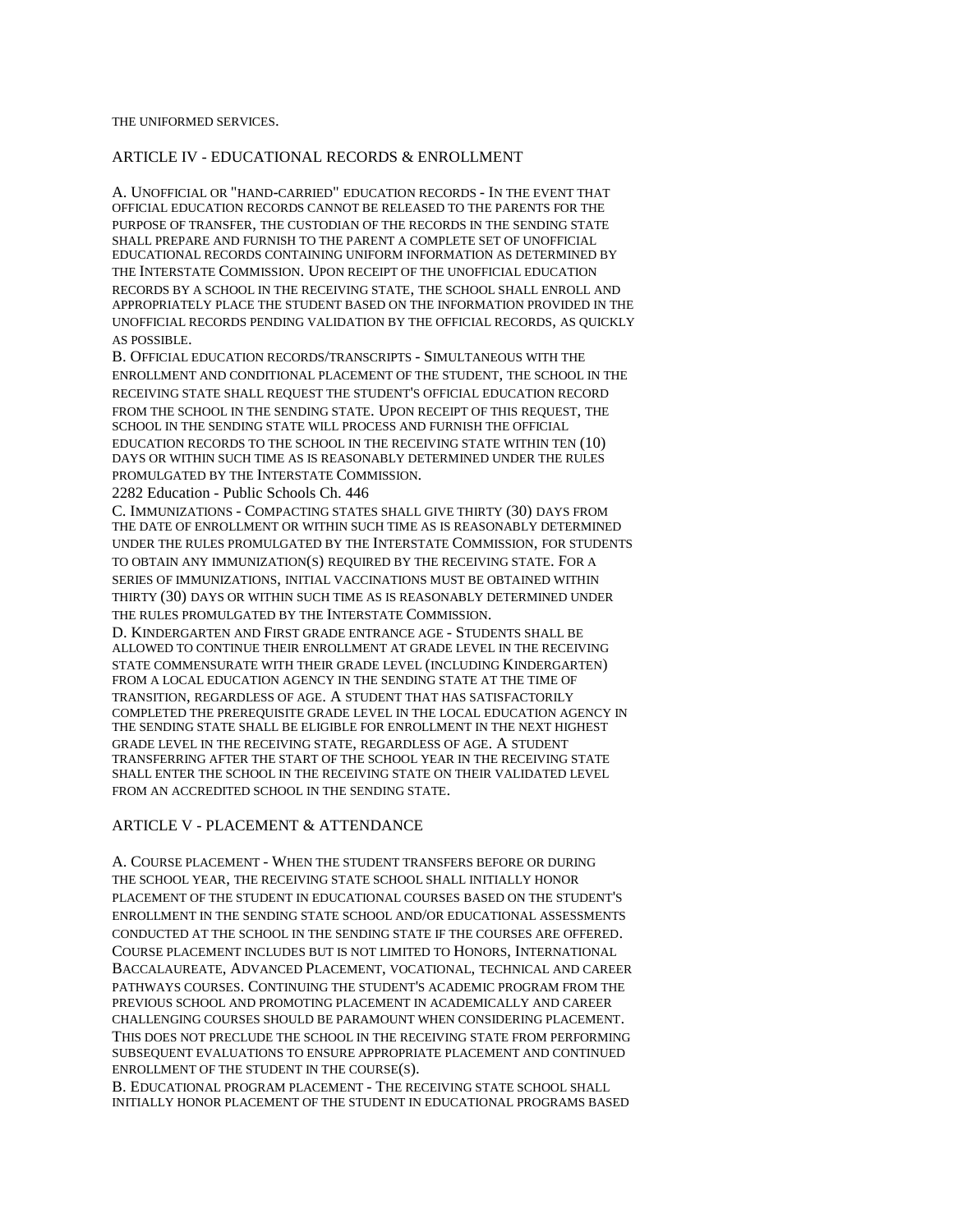ON CURRENT EDUCATIONAL ASSESSMENTS CONDUCTED AT THE SCHOOL IN THE SENDING STATE OR PARTICIPATION/PLACEMENT IN LIKE PROGRAMS IN THE SENDING STATE. SUCH PROGRAMS INCLUDE, BUT ARE NOT LIMITED TO: 1) GIFTED AND TALENTED PROGRAMS; AND 2) ENGLISH AS A SECOND LANGUAGE (ESL). THIS DOES NOT PRECLUDE THE SCHOOL IN THE RECEIVING STATE FROM PERFORMING SUBSEQUENT EVALUATIONS TO ENSURE APPROPRIATE PLACEMENT OF THE STUDENT. C. SPECIAL EDUCATION SERVICES - 1) IN COMPLIANCE WITH THE FEDERAL REQUIREMENTS OF THE INDIVIDUALS WITH DISABILITIES EDUCATION ACT (IDEA), 20 U.S.C.A. SECTION 1400 ET SEQ, THE RECEIVING STATE SHALL INITIALLY PROVIDE COMPARABLE SERVICES TO A STUDENT WITH DISABILITIES BASED ON HIS/HER CURRENT INDIVIDUALIZED EDUCATION PROGRAM (IEP); AND 2) IN COMPLIANCE WITH THE REQUIREMENTS OF SECTION 504 OF THE REHABILITATION ACT, 29 Ch. 446 Education - Public Schools 2283

U.S.C.A. SECTION 794, AND WITH TITLE II OF THE AMERICANS WITH DISABILITIES ACT, 42 U.S.C.A. SECTIONS 12131-12165, THE RECEIVING STATE SHALL MAKE REASONABLE ACCOMMODATIONS AND MODIFICATIONS TO ADDRESS THE NEEDS OF INCOMING STUDENTS WITH DISABILITIES, SUBJECT TO AN EXISTING 504 OR TITLE II PLAN, TO PROVIDE THE STUDENT WITH EQUAL ACCESS TO EDUCATION. THIS DOES NOT PRECLUDE THE SCHOOL IN THE RECEIVING STATE FROM PERFORMING SUBSEQUENT EVALUATIONS TO ENSURE APPROPRIATE PLACEMENT OF THE STUDENT. D. PLACEMENT FLEXIBILITY - LOCAL EDUCATION AGENCY ADMINISTRATIVE OFFICIALS SHALL HAVE FLEXIBILITY IN WAIVING COURSE/PROGRAM PREREQUISITES, OR OTHER PRECONDITIONS FOR PLACEMENT IN COURSES/PROGRAMS OFFERED UNDER THE JURISDICTION OF THE LOCAL EDUCATION AGENCY.

E. ABSENCE AS RELATED TO DEPLOYMENT ACTIVITIES - A STUDENT WHOSE PARENT OR LEGAL GUARDIAN IS AN ACTIVE DUTY MEMBER OF THE UNIFORMED SERVICES, AS DEFINED BY THE COMPACT, AND HAS BEEN CALLED TO DUTY FOR, IS ON LEAVE FROM, OR IMMEDIATELY RETURNED FROM DEPLOYMENT TO A COMBAT ZONE OR COMBAT SUPPORT POSTING, SHALL BE GRANTED ADDITIONAL EXCUSED ABSENCES AT THE DISCRETION OF THE LOCAL EDUCATION AGENCY SUPERINTENDENT TO VISIT WITH HIS OR HER PARENT OR LEGAL GUARDIAN RELATIVE TO SUCH LEAVE OR DEPLOYMENT OF THE PARENT OR GUARDIAN.

#### ARTICLE VI – ELIGIBILITY

A. ELIGIBILITY FOR ENROLLMENT

1. SPECIAL POWER OF ATTORNEY, RELATIVE TO THE GUARDIANSHIP OF A CHILD OF A MILITARY FAMILY AND EXECUTED UNDER APPLICABLE LAW SHALL BE SUFFICIENT FOR THE PURPOSES OF ENROLLMENT AND ALL OTHER ACTIONS REQUIRING PARENTAL PARTICIPATION AND CONSENT.

2. A LOCAL EDUCATION AGENCY SHALL BE PROHIBITED FROM CHARGING LOCAL TUITION TO A TRANSITIONING MILITARY CHILD PLACED IN THE CARE OF A NON-CUSTODIAL PARENT OR OTHER PERSON STANDING IN LOCO PARENTIS WHO LIVES IN A JURISDICTION OTHER THAN THAT OF THE CUSTODIAL PARENT.

3. A TRANSITIONING MILITARY CHILD, PLACED IN THE CARE OF A NON-CUSTODIAL PARENT OR OTHER PERSON STANDING IN LOCO PARENTIS WHO LIVES IN A JURISDICTION OTHER THAN THAT OF THE CUSTODIAL PARENT, MAY CONTINUE TO ATTEND THE SCHOOL IN WHICH HE/SHE WAS ENROLLED WHILE RESIDING WITH THE CUSTODIAL PARENT.

B. ELIGIBILITY FOR EXTRACURRICULAR PARTICIPATION - STATE AND LOCAL EDUCATION AGENCIES SHALL FACILITATE THE OPPORTUNITY FOR TRANSITIONING MILITARY CHILDREN'S INCLUSION IN EXTRACURRICULAR ACTIVITIES, REGARDLESS OF APPLICATION DEADLINES, TO THE EXTENT THEY ARE OTHERWISE QUALIFIED.

#### ARTICLE VII – GRADUATION

I N ORDER TO FACILITATE THE ON-TIME GRADUATION OF CHILDREN OF MILITARY FAMILIES STATES AND LOCAL EDUCATION AGENCIES SHALL INCORPORATE THE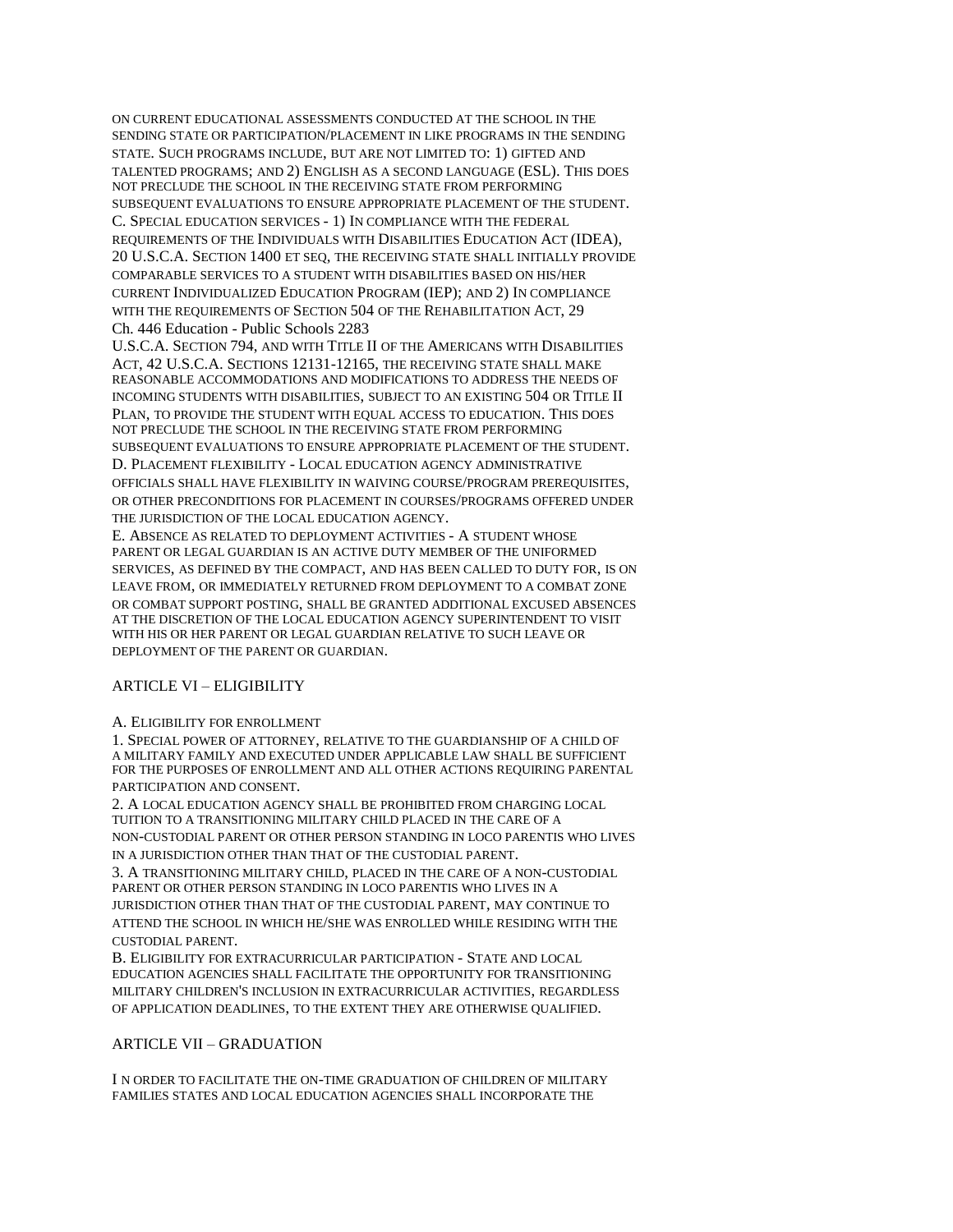2284 Education - Public Schools Ch. 446 FOLLOWING PROCEDURES:

A. WAIVER REQUIREMENTS - LOCAL EDUCATION AGENCY ADMINISTRATIVE OFFICIALS SHALL WAIVE SPECIFIC COURSES REQUIRED FOR GRADUATION IF SIMILAR COURSE WORK HAS BEEN SATISFACTORILY COMPLETED IN ANOTHER LOCAL EDUCATION AGENCY OR SHALL PROVIDE REASONABLE JUSTIFICATION FOR DENIAL. SHOULD A WAIVER NOT BE GRANTED TO A STUDENT WHO WOULD QUALIFY TO GRADUATE FROM THE SENDING SCHOOL, THE LOCAL EDUCATION AGENCY SHALL PROVIDE AN ALTERNATIVE MEANS OF ACQUIRING REQUIRED COURSEWORK SO THAT GRADUATION MAY OCCUR ON TIME.

B. EXIT EXAMS - STATES SHALL ACCEPT: 1) EXIT OR END-OF-COURSE EXAMS REQUIRED FOR GRADUATION FROM THE SENDING STATE; OR 2) NATIONAL NORM-REFERENCED ACHIEVEMENT TESTS OR 3) ALTERNATIVE TESTING, IN LIEU OF TESTING REQUIREMENTS FOR GRADUATION IN THE RECEIVING STATE. IN THE EVENT THE ABOVE ALTERNATIVES CANNOT BE ACCOMMODATED BY THE RECEIVING STATE FOR A STUDENT TRANSFERRING IN HIS OR HER SENIOR YEAR, THEN THE PROVISIONS OF ARTICLE VII, SECTION C SHALL APPLY.

C. TRANSFERS DURING SENIOR YEAR - SHOULD A MILITARY STUDENT TRANSFERRING AT THE BEGINNING OR DURING HIS OR HER SENIOR YEAR BE INELIGIBLE TO GRADUATE FROM THE RECEIVING LOCAL EDUCATION AGENCY AFTER ALL ALTERNATIVES HAVE BEEN CONSIDERED, THE SENDING AND RECEIVING LOCAL EDUCATION AGENCIES SHALL ENSURE THE RECEIPT OF A DIPLOMA FROM THE SENDING LOCAL EDUCATION AGENCY, IF THE STUDENT MEETS THE GRADUATION REQUIREMENTS OF THE SENDING LOCAL EDUCATION AGENCY. IN THE EVENT THAT ONE OF THE STATES IN QUESTION IS NOT A MEMBER OF THIS COMPACT, THE MEMBER STATE SHALL USE BEST EFFORTS TO FACILITATE THE ON-TIME GRADUATION OF THE STUDENT IN ACCORDANCE WITH SECTIONS A AND B OF THIS ARTICLE.

### ARTICLE VIII - STATE COORDINATION

A. EACH MEMBER STATE SHALL, THROUGH THE CREATION OF A STATE COUNCIL OR USE OF AN EXISTING BODY OR BOARD, PROVIDE FOR THE COORDINATION AMONG ITS AGENCIES OF GOVERNMENT, LOCAL EDUCATION AGENCIES AND MILITARY INSTALLATIONS CONCERNING THE STATE'S PARTICIPATION IN, AND COMPLIANCE WITH, THIS COMPACT AND INTERSTATE COMMISSION ACTIVITIES. WHILE EACH MEMBER STATE MAY DETERMINE THE MEMBERSHIP OF ITS OWN STATE COUNCIL, ITS MEMBERSHIP MUST INCLUDE AT LEAST: THE STATE SUPERINTENDENT OF EDUCATION, SUPERINTENDENT OF A SCHOOL DISTRICT WITH A HIGH CONCENTRATION OF MILITARY CHILDREN, REPRESENTATIVE FROM A MILITARY INSTALLATION, ONE REPRESENTATIVE EACH FROM THE LEGISLATIVE AND EXECUTIVE BRANCHES OF GOVERNMENT, AND OTHER OFFICES AND STAKEHOLDER GROUPS THE STATE COUNCIL DEEMS APPROPRIATE. A MEMBER STATE THAT DOES NOT HAVE A SCHOOL DISTRICT DEEMED TO CONTAIN A HIGH CONCENTRATION OF MILITARY CHILDREN MAY APPOINT A SUPERINTENDENT FROM ANOTHER SCHOOL DISTRICT TO REPRESENT LOCAL EDUCATION AGENCIES ON THE STATE COUNCIL.

B. THE STATE COUNCIL OF EACH MEMBER STATE SHALL APPOINT OR DESIGNATE A MILITARY FAMILY EDUCATION LIAISON TO ASSIST MILITARY FAMILIES AND THE STATE IN FACILITATING THE IMPLEMENTATION OF THIS COMPACT.

Ch. 446 Education - Public Schools 2285

C. THE COMPACT COMMISSIONER RESPONSIBLE FOR THE ADMINISTRATION AND MANAGEMENT OF THE STATE'S PARTICIPATION IN THE COMPACT SHALL BE APPOINTED BY THE GOVERNOR OR AS OTHERWISE DETERMINED BY EACH MEMBER STATE.

D. THE COMPACT COMMISSIONER AND THE MILITARY FAMILY EDUCATION LIAISON DESIGNATED HEREIN SHALL BE EX-OFFICIO MEMBERS OF THE STATE COUNCIL, UNLESS EITHER IS ALREADY A FULL VOTING MEMBER OF THE STATE COUNCIL.

ARTICLE IX - INTERSTATE COMMISSION ON EDUCATIONAL OPPORTUNITY FOR MILITARY CHILDREN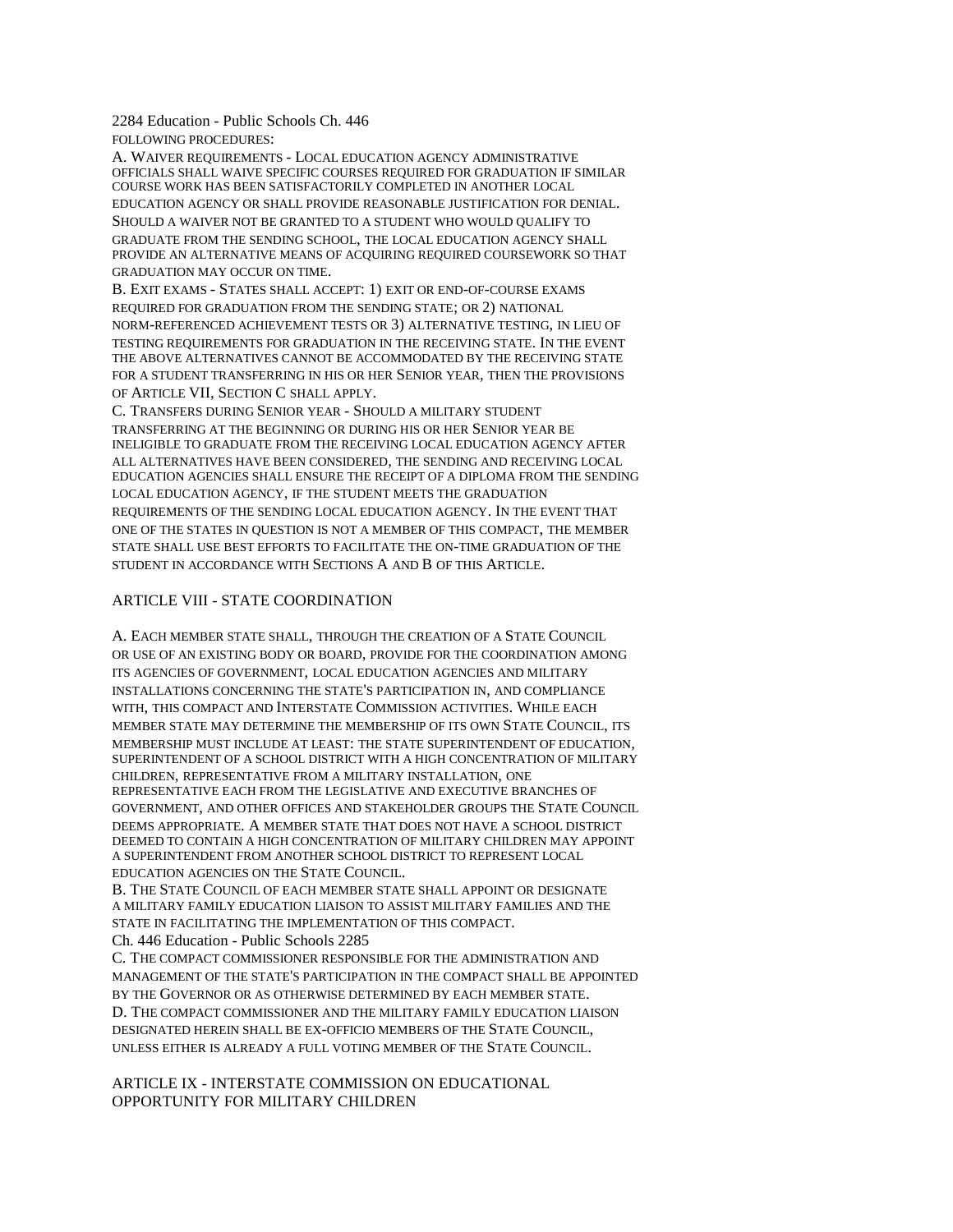T HE MEMBER STATES HEREBY CREATE THE "INTERSTATE COMMISSION ON EDUCATIONAL OPPORTUNITY FOR MILITARY CHILDREN." THE ACTIVITIES OF THE INTERSTATE COMMISSION ARE THE FORMATION OF PUBLIC POLICY AND ARE A DISCRETIONARY STATE FUNCTION. THE INTERSTATE COMMISSION SHALL:

A. BE A BODY CORPORATE AND JOINT AGENCY OF THE MEMBER STATES AND SHALL HAVE ALL THE RESPONSIBILITIES, POWERS AND DUTIES SET FORTH HEREIN, AND SUCH ADDITIONAL POWERS AS MAY BE CONFERRED UPON IT BY A SUBSEQUENT CONCURRENT ACTION OF THE RESPECTIVE LEGISLATURES OF THE MEMBER STATES IN ACCORDANCE WITH THE TERMS OF THIS COMPACT.

B. CONSIST OF ONE INTERSTATE COMMISSION VOTING REPRESENTATIVE FROM EACH MEMBER STATE WHO SHALL BE THAT STATE'S COMPACT COMMISSIONER. 1. EACH MEMBER STATE REPRESENTED AT A MEETING OF THE INTERSTATE COMMISSION IS ENTITLED TO ONE VOTE.

2. A MAJORITY OF THE TOTAL MEMBER STATES SHALL CONSTITUTE A QUORUM FOR THE TRANSACTION OF BUSINESS, UNLESS A LARGER QUORUM IS REQUIRED BY THE BYLAWS OF THE INTERSTATE COMMISSION.

3. A REPRESENTATIVE SHALL NOT DELEGATE A VOTE TO ANOTHER MEMBER STATE. IN THE EVENT THE COMPACT COMMISSIONER IS UNABLE TO ATTEND A MEETING OF THE INTERSTATE COMMISSION, THE GOVERNOR OR STATE COUNCIL MAY DELEGATE VOTING AUTHORITY TO ANOTHER PERSON FROM THEIR STATE FOR A SPECIFIED MEETING.

4. THE BYLAWS MAY PROVIDE FOR MEETINGS OF THE INTERSTATE COMMISSION TO BE CONDUCTED BY TELECOMMUNICATION OR ELECTRONIC COMMUNICATION.

C. CONSIST OF EX-OFFICIO, NON-VOTING REPRESENTATIVES WHO ARE MEMBERS OF INTERESTED ORGANIZATIONS. SUCH EX-OFFICIO MEMBERS, AS DEFINED IN THE BYLAWS, MAY INCLUDE BUT NOT BE LIMITED TO, MEMBERS OF THE REPRESENTATIVE ORGANIZATIONS OF MILITARY FAMILY ADVOCATES, LOCAL EDUCATION AGENCY OFFICIALS, PARENT AND TEACHER GROUPS, THE U.S. DEPARTMENT OF DEFENSE, THE EDUCATION COMMISSION OF THE STATES, THE INTERSTATE AGREEMENT ON THE QUALIFICATION OF EDUCATIONAL PERSONNEL AND OTHER INTERSTATE COMPACTS AFFECTING THE EDUCATION OF CHILDREN OF MILITARY MEMBERS.

D. MEET AT LEAST ONCE EACH CALENDAR YEAR. THE CHAIRPERSON MAY CALL 2286 Education - Public Schools Ch. 446

ADDITIONAL MEETINGS AND, UPON THE REQUEST OF A SIMPLE MAJORITY OF THE MEMBER STATES, SHALL CALL ADDITIONAL MEETINGS.

E. ESTABLISH AN EXECUTIVE COMMITTEE, WHOSE MEMBERS SHALL INCLUDE THE OFFICERS OF THE INTERSTATE COMMISSION AND SUCH OTHER MEMBERS OF THE INTERSTATE COMMISSION AS DETERMINED BY THE BYLAWS. MEMBERS OF THE EXECUTIVE COMMITTEE SHALL SERVE A ONE YEAR TERM. MEMBERS OF THE EXECUTIVE COMMITTEE SHALL BE ENTITLED TO ONE VOTE EACH. THE EXECUTIVE COMMITTEE SHALL HAVE THE POWER TO ACT ON BEHALF OF THE INTERSTATE COMMISSION, WITH THE EXCEPTION OF RULEMAKING, DURING PERIODS WHEN THE INTERSTATE COMMISSION IS NOT IN SESSION. THE EXECUTIVE COMMITTEE SHALL OVERSEE THE DAY-TO-DAY ACTIVITIES OF THE ADMINISTRATION OF THE COMPACT INCLUDING ENFORCEMENT AND COMPLIANCE WITH THE PROVISIONS OF THE COMPACT, ITS BYLAWS AND RULES, AND OTHER SUCH DUTIES AS DEEMED NECESSARY. THE U.S. DEPT. OF DEFENSE, SHALL SERVE AS AN EX-OFFICIO, NONVOTING MEMBER OF THE EXECUTIVE COMMITTEE.

F. ESTABLISH BYLAWS AND RULES THAT PROVIDE FOR CONDITIONS AND PROCEDURES UNDER WHICH THE INTERSTATE COMMISSION SHALL MAKE ITS INFORMATION AND OFFICIAL RECORDS AVAILABLE TO THE PUBLIC FOR INSPECTION OR COPYING. THE INTERSTATE COMMISSION MAY EXEMPT FROM DISCLOSURE INFORMATION OR OFFICIAL RECORDS TO THE EXTENT THEY WOULD ADVERSELY AFFECT PERSONAL PRIVACY RIGHTS OR PROPRIETARY INTERESTS.

G. GIVE PUBLIC NOTICE OF ALL MEETINGS AND ALL MEETINGS SHALL BE OPEN TO THE PUBLIC, EXCEPT AS SET FORTH IN THE RULES OR AS OTHERWISE PROVIDED IN THE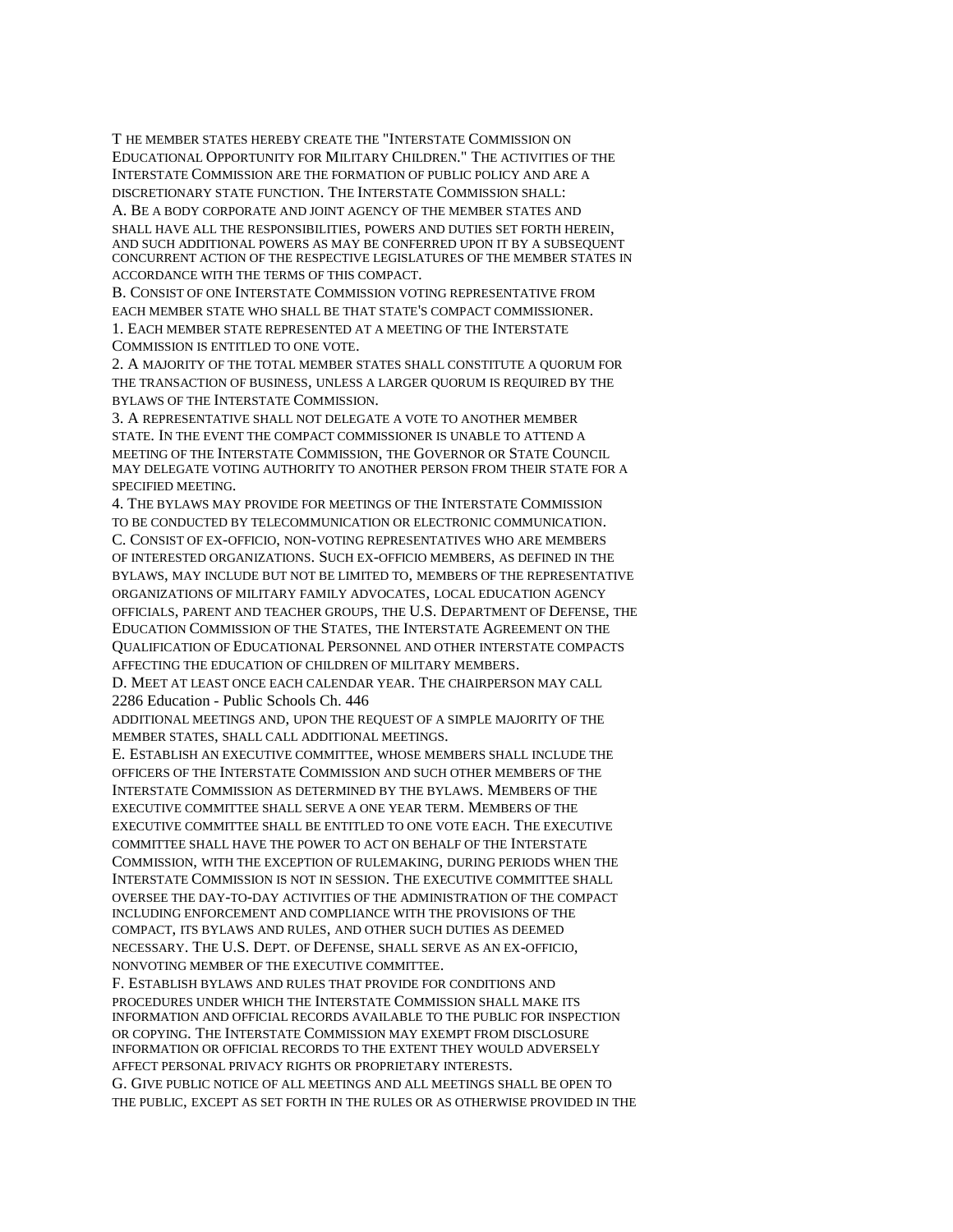COMPACT. THE INTERSTATE COMMISSION AND ITS COMMITTEES MAY CLOSE A MEETING, OR PORTION THEREOF, WHERE IT DETERMINES BY TWO-THIRDS VOTE THAT AN OPEN MEETING WOULD BE LIKELY TO:

1. RELATE SOLELY TO THE INTERSTATE COMMISSION'S INTERNAL PERSONNEL PRACTICES AND PROCEDURES;

2. DISCLOSE MATTERS SPECIFICALLY EXEMPTED FROM DISCLOSURE BY FEDERAL AND STATE STATUTE;

3. DISCLOSE TRADE SECRETS OR COMMERCIAL OR FINANCIAL INFORMATION WHICH IS PRIVILEGED OR CONFIDENTIAL;

4. INVOLVE ACCUSING A PERSON OF A CRIME, OR FORMALLY CENSURING A PERSON;

5. DISCLOSE INFORMATION OF A PERSONAL NATURE WHERE DISCLOSURE WOULD CONSTITUTE A CLEARLY UNWARRANTED INVASION OF PERSONAL PRIVACY;

6. DISCLOSE INVESTIGATIVE RECORDS COMPILED FOR LAW ENFORCEMENT PURPOSES; OR

7. SPECIFICALLY RELATE TO THE INTERSTATE COMMISSION'S PARTICIPATION IN A CIVIL ACTION OR OTHER LEGAL PROCEEDING.

Ch. 446 Education - Public Schools 2287

H. SHALL CAUSE ITS LEGAL COUNSEL OR DESIGNEE TO CERTIFY THAT A MEETING MAY BE CLOSED AND SHALL REFERENCE EACH RELEVANT EXEMPTIBLE PROVISION FOR ANY MEETING, OR PORTION OF A MEETING, WHICH IS CLOSED PURSUANT TO THIS PROVISION. THE INTERSTATE COMMISSION SHALL KEEP MINUTES WHICH SHALL FULLY AND CLEARLY DESCRIBE ALL MATTERS DISCUSSED IN A MEETING AND SHALL PROVIDE A FULL AND ACCURATE SUMMARY OF ACTIONS TAKEN, AND THE REASONS THEREFORE, INCLUDING A DESCRIPTION OF THE VIEWS EXPRESSED AND THE RECORD OF A ROLL CALL VOTE. ALL DOCUMENTS CONSIDERED IN CONNECTION WITH AN ACTION SHALL BE IDENTIFIED IN SUCH MINUTES. ALL MINUTES AND DOCUMENTS OF A CLOSED MEETING SHALL REMAIN UNDER SEAL, SUBJECT TO RELEASE BY A MAJORITY VOTE OF THE INTERSTATE COMMISSION.

I. SHALL COLLECT STANDARDIZED DATA CONCERNING THE EDUCATIONAL TRANSITION OF THE CHILDREN OF MILITARY FAMILIES UNDER THIS COMPACT AS DIRECTED THROUGH ITS RULES WHICH SHALL SPECIFY THE DATA TO BE COLLECTED, THE MEANS OF COLLECTION AND DATA EXCHANGE AND REPORTING REQUIREMENTS. SUCH METHODS OF DATA COLLECTION, EXCHANGE AND REPORTING SHALL, IN SO FAR AS IS REASONABLY POSSIBLE, CONFORM TO CURRENT TECHNOLOGY AND COORDINATE ITS INFORMATION FUNCTIONS WITH THE APPROPRIATE CUSTODIAN OF RECORDS AS IDENTIFIED IN THE BYLAWS AND RULES.

J. SHALL CREATE A PROCESS THAT PERMITS MILITARY OFFICIALS, EDUCATION OFFICIALS AND PARENTS TO INFORM THE INTERSTATE COMMISSION IF AND WHEN THERE ARE ALLEGED VIOLATIONS OF THE COMPACT OR ITS RULES OR WHEN ISSUES SUBJECT TO THE JURISDICTION OF THE COMPACT OR ITS RULES ARE NOT ADDRESSED BY THE STATE OR LOCAL EDUCATION AGENCY. THIS SECTION SHALL NOT BE CONSTRUED TO CREATE A PRIVATE RIGHT OF ACTION AGAINST THE INTERSTATE COMMISSION OR ANY MEMBER STATE.

## ARTICLE X - POWERS AND DUTIES OF THE INTERSTATE COMMISSION

T HE INTERSTATE COMMISSION SHALL HAVE THE FOLLOWING POWERS: A. TO PROVIDE FOR DISPUTE RESOLUTION AMONG MEMBER STATES.

B. TO PROMULGATE RULES AND TAKE ALL NECESSARY ACTIONS TO EFFECT THE

GOALS, PURPOSES AND OBLIGATIONS AS ENUMERATED IN THIS COMPACT. THE RULES SHALL HAVE THE FORCE AND EFFECT OF STATUTORY LAW AND SHALL BE BINDING IN THE COMPACT STATES TO THE EXTENT AND IN THE MANNER PROVIDED IN THIS **COMPACT.** 

C. TO ISSUE, UPON REQUEST OF A MEMBER STATE, ADVISORY OPINIONS CONCERNING THE MEANING OR INTERPRETATION OF THE INTERSTATE COMPACT, ITS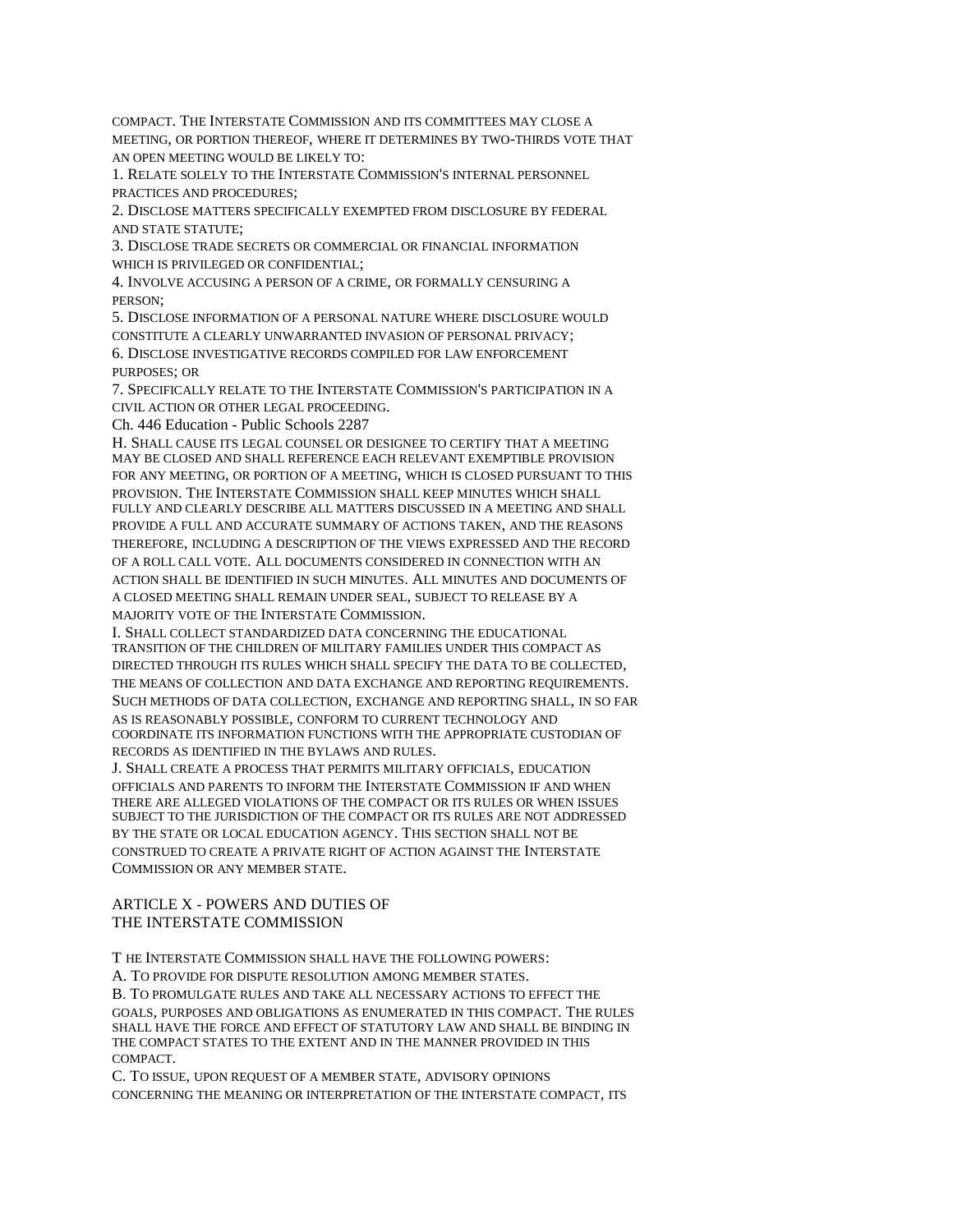BYLAWS, RULES AND ACTIONS.

D. TO ENFORCE COMPLIANCE WITH THE COMPACT PROVISIONS, THE RULES PROMULGATED BY THE INTERSTATE COMMISSION, AND THE BYLAWS, USING ALL NECESSARY AND PROPER MEANS, INCLUDING BUT NOT LIMITED TO THE USE OF JUDICIAL PROCESS.

2288 Education - Public Schools Ch. 446

E. TO ESTABLISH AND MAINTAIN OFFICES WHICH SHALL BE LOCATED WITHIN ONE OR MORE OF THE MEMBER STATES.

F. TO PURCHASE AND MAINTAIN INSURANCE AND BONDS.

G. TO BORROW, ACCEPT, HIRE OR CONTRACT FOR SERVICES OF PERSONNEL. H. TO ESTABLISH AND APPOINT COMMITTEES INCLUDING, BUT NOT LIMITED TO, AN EXECUTIVE COMMITTEE AS REQUIRED BY ARTICLE IX, SECTION E, WHICH SHALL HAVE THE POWER TO ACT ON BEHALF OF THE INTERSTATE COMMISSION IN CARRYING OUT ITS POWERS AND DUTIES HEREUNDER.

I. TO ELECT OR APPOINT SUCH OFFICERS, ATTORNEYS, EMPLOYEES, AGENTS, OR CONSULTANTS, AND TO FIX THEIR COMPENSATION, DEFINE THEIR DUTIES AND DETERMINE THEIR QUALIFICATIONS; AND TO ESTABLISH THE INTERSTATE COMMISSION'S PERSONNEL POLICIES AND PROGRAMS RELATING TO CONFLICTS OF INTEREST, RATES OF COMPENSATION, AND QUALIFICATIONS OF PERSONNEL.

J. TO ACCEPT ANY AND ALL DONATIONS AND GRANTS OF MONEY, EQUIPMENT, SUPPLIES, MATERIALS, AND SERVICES, AND TO RECEIVE, UTILIZE, AND DISPOSE OF IT. K. TO LEASE, PURCHASE, ACCEPT CONTRIBUTIONS OR DONATIONS OF, OR OTHERWISE TO OWN, HOLD, IMPROVE OR USE ANY PROPERTY, REAL, PERSONAL, OR MIXED.

L. TO SELL, CONVEY, MORTGAGE, PLEDGE, LEASE, EXCHANGE, ABANDON, OR OTHERWISE DISPOSE OF ANY PROPERTY, REAL, PERSONAL OR MIXED.

M. TO ESTABLISH A BUDGET AND MAKE EXPENDITURES.

N. TO ADOPT A SEAL AND BYLAWS GOVERNING THE MANAGEMENT AND OPERATION OF THE INTERSTATE COMMISSION.

O. TO REPORT ANNUALLY TO THE LEGISLATURES, GOVERNORS, JUDICIARY, AND STATE COUNCILS OF THE MEMBER STATES CONCERNING THE ACTIVITIES OF THE INTERSTATE COMMISSION DURING THE PRECEDING YEAR. SUCH REPORTS SHALL ALSO INCLUDE ANY RECOMMENDATIONS THAT MAY HAVE BEEN ADOPTED BY THE INTERSTATE COMMISSION.

P. TO COORDINATE EDUCATION, TRAINING AND PUBLIC AWARENESS REGARDING THE COMPACT, ITS IMPLEMENTATION AND OPERATION FOR OFFICIALS AND PARENTS INVOLVED IN SUCH ACTIVITY.

Q. TO ESTABLISH UNIFORM STANDARDS FOR THE REPORTING, COLLECTING AND EXCHANGING OF DATA.

R. TO MAINTAIN CORPORATE BOOKS AND RECORDS IN ACCORDANCE WITH THE BYLAWS.

S. TO PERFORM SUCH FUNCTIONS AS MAY BE NECESSARY OR APPROPRIATE TO ACHIEVE THE PURPOSES OF THIS COMPACT.

Ch. 446 Education - Public Schools 2289

T. TO PROVIDE FOR THE UNIFORM COLLECTION AND SHARING OF INFORMATION BETWEEN AND AMONG MEMBER STATES, SCHOOLS AND MILITARY FAMILIES UNDER THIS COMPACT.

ARTICLE XI - ORGANIZATION AND OPERATION OF THE INTERSTATE COMMISSION

A. THE INTERSTATE COMMISSION SHALL, BY A MAJORITY OF THE MEMBERS PRESENT AND VOTING, WITHIN 12 MONTHS AFTER THE FIRST INTERSTATE COMMISSION MEETING, ADOPT BYLAWS TO GOVERN ITS CONDUCT AS MAY BE NECESSARY OR APPROPRIATE TO CARRY OUT THE PURPOSES OF THE COMPACT, INCLUDING, BUT NOT LIMITED TO: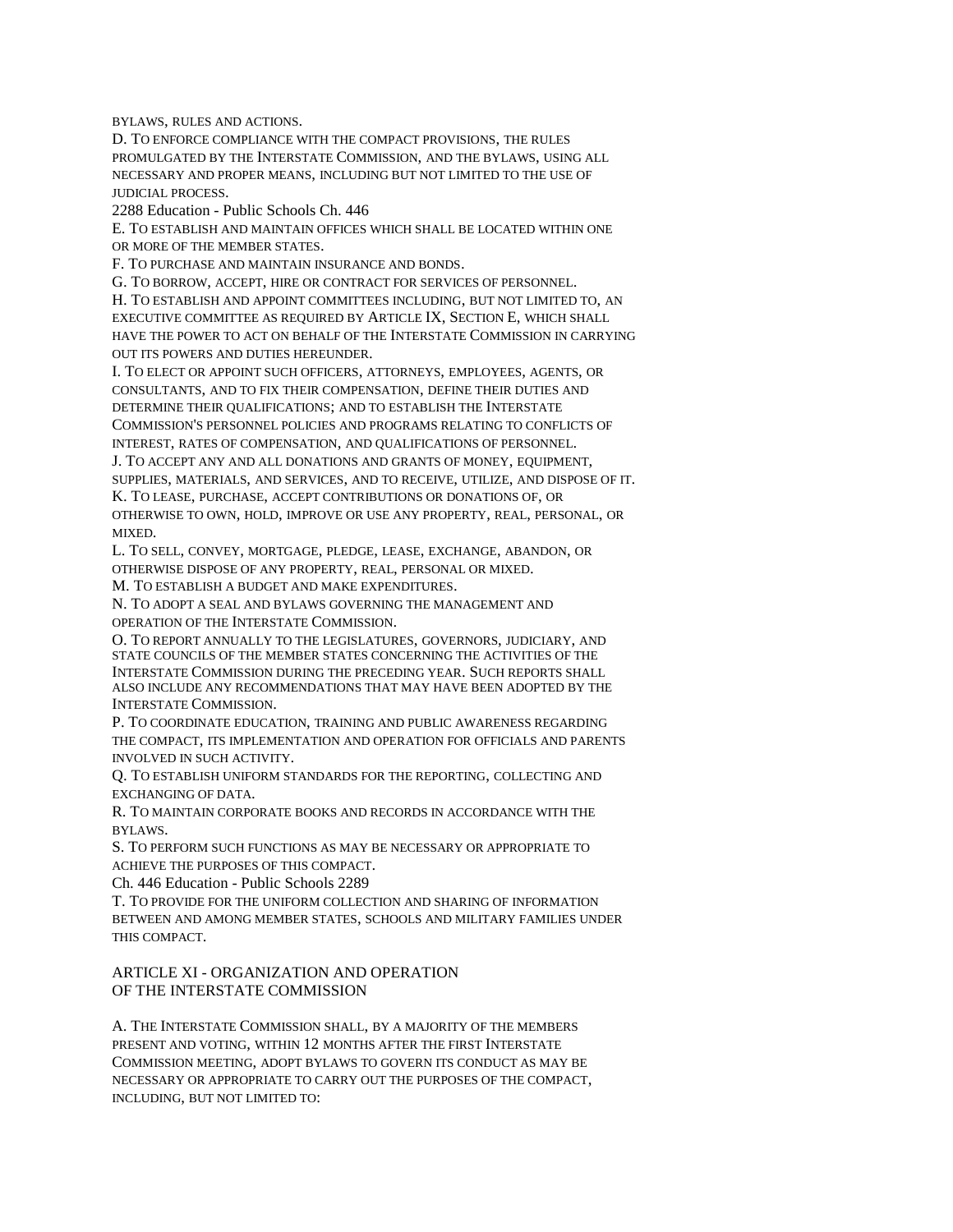1. ESTABLISHING THE FISCAL YEAR OF THE INTERSTATE COMMISSION;

2. ESTABLISHING AN EXECUTIVE COMMITTEE, AND SUCH OTHER COMMITTEES AS MAY BE NECESSARY;

3. PROVIDING FOR THE ESTABLISHMENT OF COMMITTEES AND FOR GOVERNING ANY GENERAL OR SPECIFIC DELEGATION OF AUTHORITY OR FUNCTION OF THE INTERSTATE COMMISSION;

4. PROVIDING REASONABLE PROCEDURES FOR CALLING AND CONDUCTING MEETINGS OF THE INTERSTATE COMMISSION, AND ENSURING REASONABLE NOTICE OF EACH SUCH MEETING;

5. ESTABLISHING THE TITLES AND RESPONSIBILITIES OF THE OFFICERS AND STAFF OF THE INTERSTATE COMMISSION;

6. PROVIDING A MECHANISM FOR CONCLUDING THE OPERATIONS OF THE INTERSTATE COMMISSION AND THE RETURN OF SURPLUS FUNDS THAT MAY EXIST UPON THE TERMINATION OF THE COMPACT AFTER THE PAYMENT AND RESERVING OF ALL OF ITS DEBTS AND OBLIGATIONS.

7. PROVIDING "START UP" RULES FOR INITIAL ADMINISTRATION OF THE COMPACT. B. THE INTERSTATE COMMISSION SHALL, BY A MAJORITY OF THE MEMBERS, ELECT ANNUALLY FROM AMONG ITS MEMBERS A CHAIRPERSON, A VICE-CHAIRPERSON, AND A TREASURER, EACH OF WHOM SHALL HAVE SUCH AUTHORITY AND DUTIES AS MAY BE SPECIFIED IN THE BYLAWS. THE CHAIRPERSON OR, IN THE CHAIRPERSON'S ABSENCE OR DISABILITY, THE VICE-CHAIRPERSON, SHALL PRESIDE AT ALL MEETINGS OF THE INTERSTATE COMMISSION. THE OFFICERS SO ELECTED SHALL SERVE WITHOUT COMPENSATION OR REMUNERATION FROM THE INTERSTATE COMMISSION; PROVIDED THAT, SUBJECT TO THE AVAILABILITY OF BUDGETED FUNDS, THE OFFICERS SHALL BE REIMBURSED FOR ORDINARY AND NECESSARY COSTS AND EXPENSES INCURRED BY THEM IN THE PERFORMANCE OF THEIR RESPONSIBILITIES AS OFFICERS OF THE INTERSTATE COMMISSION.

C. EXECUTIVE COMMITTEE, OFFICERS AND PERSONNEL

1. THE EXECUTIVE COMMITTEE SHALL HAVE SUCH AUTHORITY AND DUTIES AS 2290 Education - Public Schools Ch. 446

MAY BE SET FORTH IN THE BYLAWS, INCLUDING BUT NOT LIMITED TO: a. MANAGING THE AFFAIRS OF THE INTERSTATE COMMISSION IN A MANNER CONSISTENT WITH THE BYLAWS AND PURPOSES OF THE INTERSTATE COMMISSION; b. OVERSEEING AN ORGANIZATIONAL STRUCTURE WITHIN, AND APPROPRIATE

PROCEDURES FOR THE INTERSTATE COMMISSION TO PROVIDE FOR THE CREATION OF RULES, OPERATING PROCEDURES, AND ADMINISTRATIVE AND TECHNICAL SUPPORT FUNCTIONS; AND

c. PLANNING, IMPLEMENTING, AND COORDINATING COMMUNICATIONS AND ACTIVITIES WITH OTHER STATE, FEDERAL AND LOCAL GOVERNMENT ORGANIZATIONS IN ORDER TO ADVANCE THE GOALS OF THE INTERSTATE COMMISSION.

3. THE EXECUTIVE COMMITTEE MAY, SUBJECT TO THE APPROVAL OF THE INTERSTATE COMMISSION, APPOINT OR RETAIN AN EXECUTIVE DIRECTOR FOR SUCH PERIOD, UPON SUCH TERMS AND CONDITIONS AND FOR SUCH COMPENSATION, AS THE INTERSTATE COMMISSION MAY DEEM APPROPRIATE. THE EXECUTIVE DIRECTOR SHALL SERVE AS SECRETARY TO THE INTERSTATE COMMISSION, BUT SHALL NOT BE A MEMBER OF THE INTERSTATE COMMISSION. THE EXECUTIVE DIRECTOR SHALL HIRE AND SUPERVISE SUCH OTHER PERSONS AS MAY BE AUTHORIZED BY THE INTERSTATE COMMISSION.

D. THE INTERSTATE COMMISSION'S EXECUTIVE DIRECTOR AND ITS EMPLOYEES SHALL BE IMMUNE FROM SUIT AND LIABILITY, EITHER PERSONALLY OR IN THEIR OFFICIAL CAPACITY, FOR A CLAIM FOR DAMAGE TO OR LOSS OF PROPERTY OR PERSONAL INJURY OR OTHER CIVIL LIABILITY CAUSED OR ARISING OUT OF OR RELATING TO AN ACTUAL OR ALLEGED ACT, ERROR, OR OMISSION THAT OCCURRED, OR THAT SUCH PERSON HAD A REASONABLE BASIS FOR BELIEVING OCCURRED, WITHIN THE SCOPE OF INTERSTATE COMMISSION EMPLOYMENT, DUTIES, OR RESPONSIBILITIES; PROVIDED, THAT SUCH PERSON SHALL NOT BE PROTECTED FROM SUIT OR LIABILITY FOR DAMAGE, LOSS, INJURY, OR LIABILITY CAUSED BY THE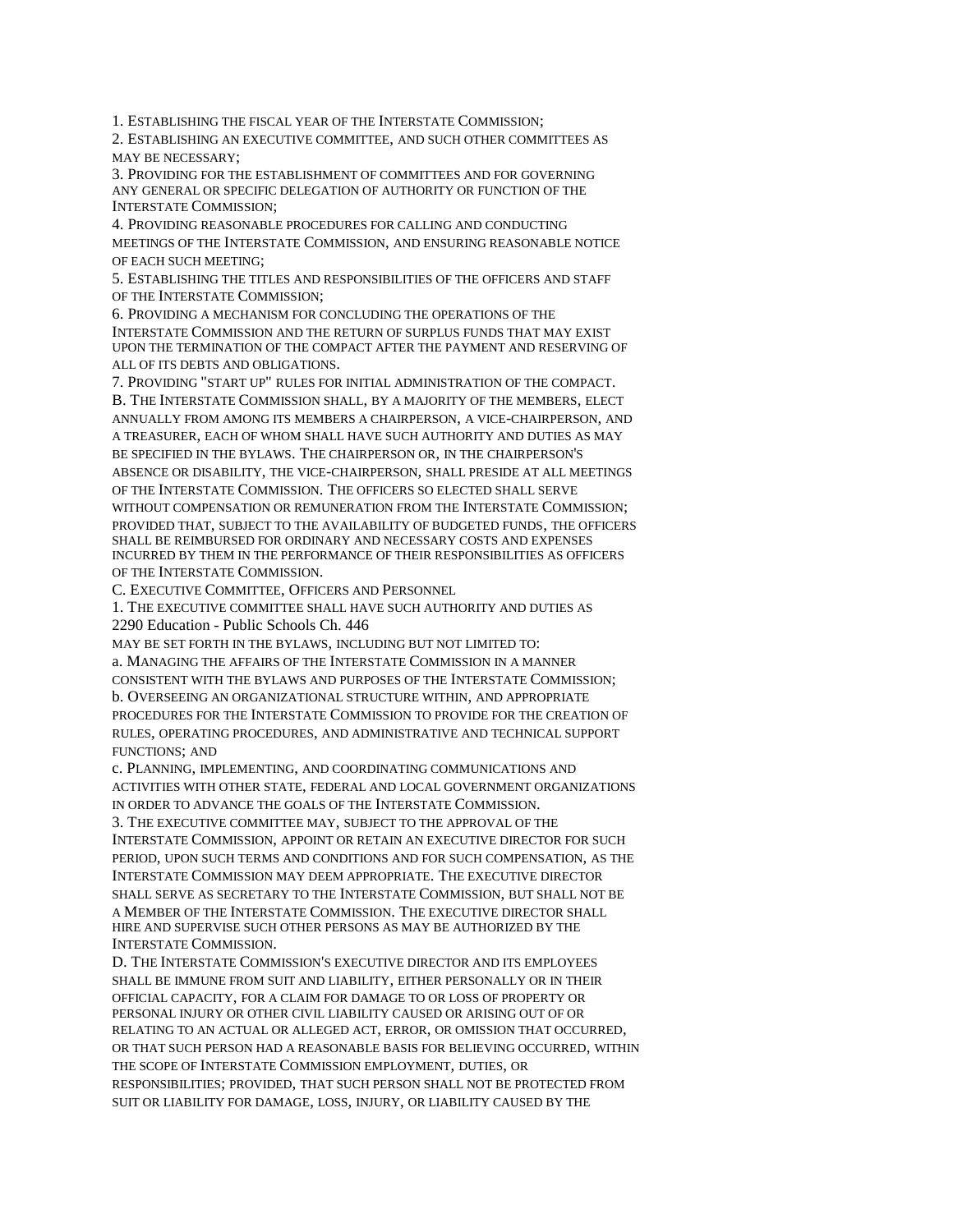INTENTIONAL OR WILLFUL AND WANTON MISCONDUCT OF SUCH PERSON. 1. THE LIABILITY OF THE INTERSTATE COMMISSION'S EXECUTIVE DIRECTOR AND EMPLOYEES OR INTERSTATE COMMISSION REPRESENTATIVES, ACTING WITHIN THE SCOPE OF SUCH PERSON'S EMPLOYMENT OR DUTIES FOR ACTS, ERRORS, OR OMISSIONS OCCURRING WITHIN SUCH PERSON'S STATE MAY NOT EXCEED THE LIMITS OF LIABILITY SET FORTH UNDER THE CONSTITUTION AND LAWS OF THAT STATE FOR STATE OFFICIALS, EMPLOYEES, AND AGENTS. THE INTERSTATE COMMISSION IS CONSIDERED TO BE AN INSTRUMENTALITY OF THE STATES FOR THE PURPOSES OF ANY SUCH ACTION. NOTHING IN THIS SUBSECTION SHALL BE CONSTRUED TO PROTECT SUCH PERSON FROM SUIT OR LIABILITY FOR DAMAGE, LOSS, INJURY, OR LIABILITY CAUSED BY THE INTENTIONAL OR WILLFUL AND WANTON MISCONDUCT OF SUCH PERSON.

2. THE INTERSTATE COMMISSION SHALL DEFEND THE EXECUTIVE DIRECTOR AND ITS EMPLOYEES AND, SUBJECT TO THE APPROVAL OF THE ATTORNEY GENERAL OR OTHER APPROPRIATE LEGAL COUNSEL OF THE MEMBER STATE REPRESENTED BY AN INTERSTATE COMMISSION REPRESENTATIVE, SHALL DEFEND SUCH INTERSTATE COMMISSION REPRESENTATIVE IN ANY CIVIL ACTION SEEKING TO IMPOSE LIABILITY Ch. 446 Education - Public Schools 2291

ARISING OUT OF AN ACTUAL OR ALLEGED ACT, ERROR OR OMISSION THAT OCCURRED WITHIN THE SCOPE OF INTERSTATE COMMISSION EMPLOYMENT, DUTIES OR RESPONSIBILITIES, OR THAT THE DEFENDANT HAD A REASONABLE BASIS FOR BELIEVING OCCURRED WITHIN THE SCOPE OF INTERSTATE COMMISSION EMPLOYMENT, DUTIES, OR RESPONSIBILITIES, PROVIDED THAT THE ACTUAL OR ALLEGED ACT, ERROR, OR OMISSION DID NOT RESULT FROM INTENTIONAL OR WILLFUL AND WANTON MISCONDUCT ON THE PART OF SUCH PERSON.

3. TO THE EXTENT NOT COVERED BY THE STATE INVOLVED, MEMBER STATE, OR THE INTERSTATE COMMISSION, THE REPRESENTATIVES OR EMPLOYEES OF THE INTERSTATE COMMISSION SHALL BE HELD HARMLESS IN THE AMOUNT OF A SETTLEMENT OR JUDGMENT, INCLUDING ATTORNEY'S FEES AND COSTS, OBTAINED AGAINST SUCH PERSONS ARISING OUT OF AN ACTUAL OR ALLEGED ACT, ERROR, OR OMISSION THAT OCCURRED WITHIN THE SCOPE OF INTERSTATE COMMISSION EMPLOYMENT, DUTIES, OR RESPONSIBILITIES, OR THAT SUCH PERSONS HAD A REASONABLE BASIS FOR BELIEVING OCCURRED WITHIN THE SCOPE OF INTERSTATE COMMISSION EMPLOYMENT, DUTIES, OR RESPONSIBILITIES, PROVIDED THAT THE ACTUAL OR ALLEGED ACT, ERROR, OR OMISSION DID NOT RESULT FROM INTENTIONAL OR WILLFUL AND WANTON MISCONDUCT ON THE PART OF SUCH PERSONS.

#### ARTICLE XII - RULEMAKING FUNCTIONS OF THE INTERSTATE COMMISSION

A. RULEMAKING AUTHORITY - THE INTERSTATE COMMISSION SHALL PROMULGATE REASONABLE RULES IN ORDER TO EFFECTIVELY AND EFFICIENTLY ACHIEVE THE PURPOSES OF THIS COMPACT. NOTWITHSTANDING THE FOREGOING, IN THE EVENT THE INTERSTATE COMMISSION EXERCISES ITS RULEMAKING AUTHORITY IN A MANNER THAT IS BEYOND THE SCOPE OF THE PURPOSES OF THIS ACT, OR THE POWERS GRANTED HEREUNDER, THEN SUCH AN ACTION BY THE INTERSTATE COMMISSION SHALL BE INVALID AND HAVE NO FORCE OR EFFECT.

B. RULEMAKING PROCEDURE - RULES SHALL BE MADE PURSUANT TO A RULEMAKING PROCESS THAT SUBSTANTIALLY CONFORMS TO THE "MODEL STATE ADMINISTRATIVE PROCEDURE ACT," OF 1981 ACT, UNIFORM LAWS ANNOTATED, VOL. 15, P.1 (2000) AS AMENDED, AS MAY BE APPROPRIATE TO THE OPERATIONS OF THE INTERSTATE COMMISSION.

C. NOT LATER THAN THIRTY (30) DAYS AFTER A RULE IS PROMULGATED, ANY PERSON MAY FILE A PETITION FOR JUDICIAL REVIEW OF THE RULE; PROVIDED, THAT THE FILING OF SUCH A PETITION SHALL NOT STAY OR OTHERWISE PREVENT THE RULE FROM BECOMING EFFECTIVE UNLESS THE COURT FINDS THAT THE PETITIONER HAS A SUBSTANTIAL LIKELIHOOD OF SUCCESS. THE COURT SHALL GIVE DEFERENCE TO THE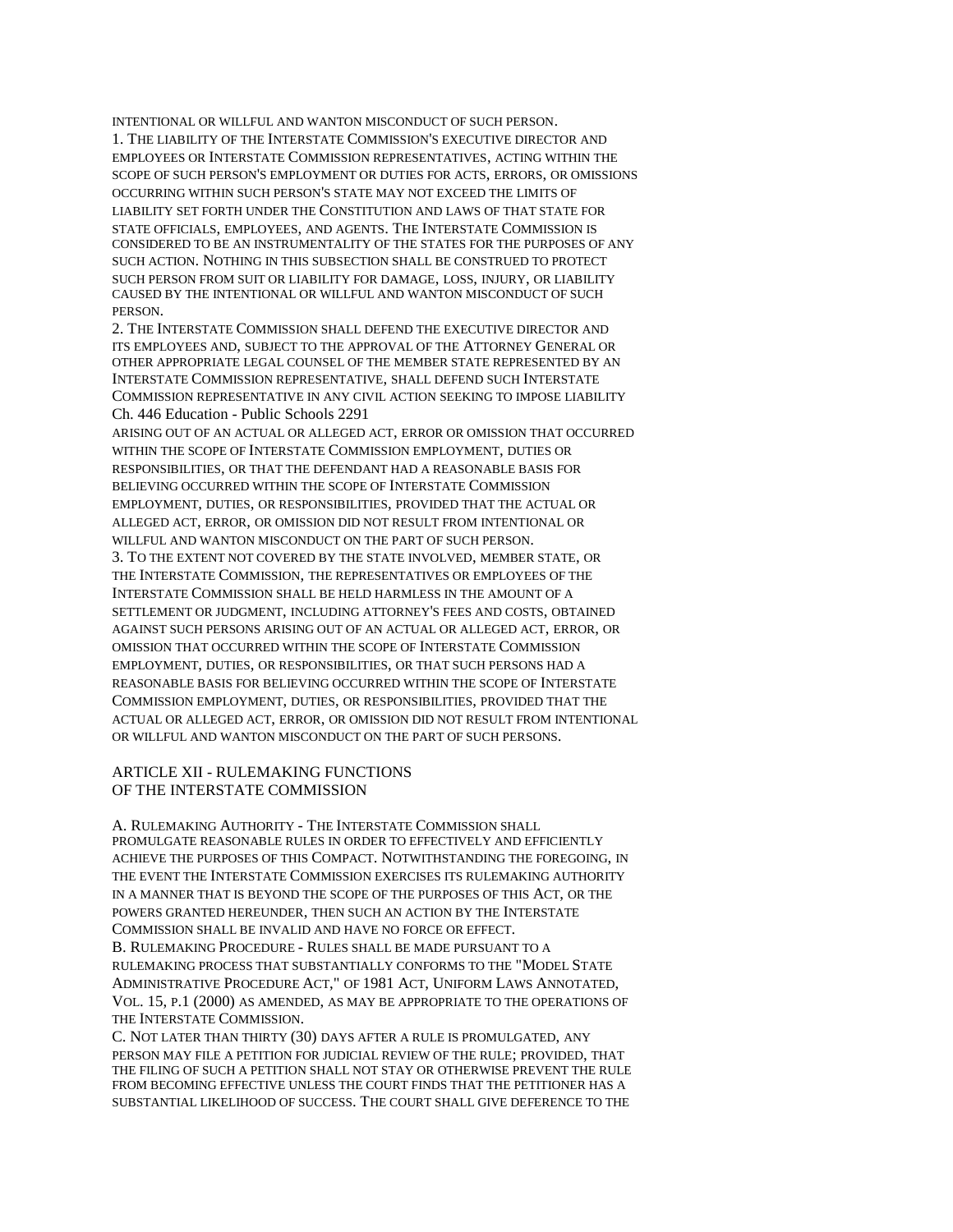ACTIONS OF THE INTERSTATE COMMISSION CONSISTENT WITH APPLICABLE LAW AND SHALL NOT FIND THE RULE TO BE UNLAWFUL IF THE RULE REPRESENTS A REASONABLE EXERCISE OF THE INTERSTATE COMMISSION'S AUTHORITY. D. IF A MAJORITY OF THE LEGISLATURES OF THE COMPACTING STATES REJECTS A RULE BY ENACTMENT OF A STATUTE OR RESOLUTION IN THE SAME MANNER USED TO ADOPT THE COMPACT, THEN SUCH RULE SHALL HAVE NO FURTHER FORCE AND EFFECT IN ANY COMPACTING STATE.

## ARTICLE XIII - OVERSIGHT, ENFORCEMENT, AND DISPUTE RESOLUTION

#### A. OVERSIGHT

1. THE EXECUTIVE, LEGISLATIVE AND JUDICIAL BRANCHES OF STATE GOVERNMENT IN EACH MEMBER STATE SHALL ENFORCE THIS COMPACT AND SHALL TAKE ALL ACTIONS NECESSARY AND APPROPRIATE TO EFFECTUATE THE COMPACT'S PURPOSES AND INTENT. THE PROVISIONS OF THIS COMPACT AND THE RULES PROMULGATED HEREUNDER SHALL HAVE STANDING AS STATUTORY LAW, AND SHALL BE REVIEWED ANNUALLY BY THE STATE, VETERANS, AND MILITARY AFFAIRS COMMITTEES OF THE HOUSE OF REPRESENTATIVES AND THE SENATE, OR ANY SUCCESSOR COMMITTEES, AND THE DEPARTMENT OF EDUCATION, BEGINNING JANUARY 30, 2010.

2. ALL COURTS SHALL TAKE JUDICIAL NOTICE OF THE COMPACT AND THE RULES IN ANY JUDICIAL OR ADMINISTRATIVE PROCEEDING IN A MEMBER STATE PERTAINING TO THE SUBJECT MATTER OF THIS COMPACT WHICH MAY AFFECT THE POWERS, RESPONSIBILITIES OR ACTIONS OF THE INTERSTATE COMMISSION.

3. THE INTERSTATE COMMISSION SHALL BE ENTITLED TO RECEIVE ALL SERVICE OF PROCESS IN ANY SUCH PROCEEDING, AND SHALL HAVE STANDING TO INTERVENE IN THE PROCEEDING FOR ALL PURPOSES. FAILURE TO PROVIDE SERVICE OF PROCESS TO THE INTERSTATE COMMISSION SHALL RENDER A JUDGMENT OR ORDER VOID AS TO THE INTERSTATE COMMISSION, THIS COMPACT OR PROMULGATED RULES.

B. DEFAULT, TECHNICAL ASSISTANCE, SUSPENSION AND TERMINATION - IF THE INTERSTATE COMMISSION DETERMINES THAT A MEMBER STATE HAS DEFAULTED IN THE PERFORMANCE OF ITS OBLIGATIONS OR RESPONSIBILITIES UNDER THIS COMPACT, OR THE BYLAWS OR PROMULGATED RULES, THE INTERSTATE COMMISSION SHALL: 1. PROVIDE WRITTEN NOTICE TO THE DEFAULTING STATE AND OTHER MEMBER STATES, OF THE NATURE OF THE DEFAULT, THE MEANS OF CURING THE DEFAULT AND ANY ACTION TAKEN BY THE INTERSTATE COMMISSION. THE INTERSTATE COMMISSION SHALL SPECIFY THE CONDITIONS BY WHICH THE DEFAULTING STATE MUST CURE ITS DEFAULT.

2. PROVIDE REMEDIAL TRAINING AND SPECIFIC TECHNICAL ASSISTANCE REGARDING THE DEFAULT.

3. IF THE DEFAULTING STATE FAILS TO CURE THE DEFAULT, THE DEFAULTING STATE SHALL BE TERMINATED FROM THE COMPACT UPON AN AFFIRMATIVE VOTE OF A MAJORITY OF THE MEMBER STATES AND ALL RIGHTS, PRIVILEGES AND BENEFITS CONFERRED BY THIS COMPACT SHALL BE TERMINATED FROM THE EFFECTIVE DATE OF TERMINATION. A CURE OF THE DEFAULT DOES NOT RELIEVE THE OFFENDING STATE OF OBLIGATIONS OR LIABILITIES INCURRED DURING THE PERIOD OF THE DEFAULT.

4. SUSPENSION OR TERMINATION OF MEMBERSHIP IN THE COMPACT SHALL BE IMPOSED ONLY AFTER ALL OTHER MEANS OF SECURING COMPLIANCE HAVE BEEN EXHAUSTED. NOTICE OF INTENT TO SUSPEND OR TERMINATE SHALL BE GIVEN BY THE Ch. 446 Education - Public Schools 2293

INTERSTATE COMMISSION TO THE GOVERNOR, THE MAJORITY AND MINORITY LEADERS OF THE DEFAULTING STATE'S LEGISLATURE, AND EACH OF THE MEMBER STATES.

5. THE STATE WHICH HAS BEEN SUSPENDED OR TERMINATED IS RESPONSIBLE FOR ALL ASSESSMENTS, OBLIGATIONS AND LIABILITIES INCURRED THROUGH THE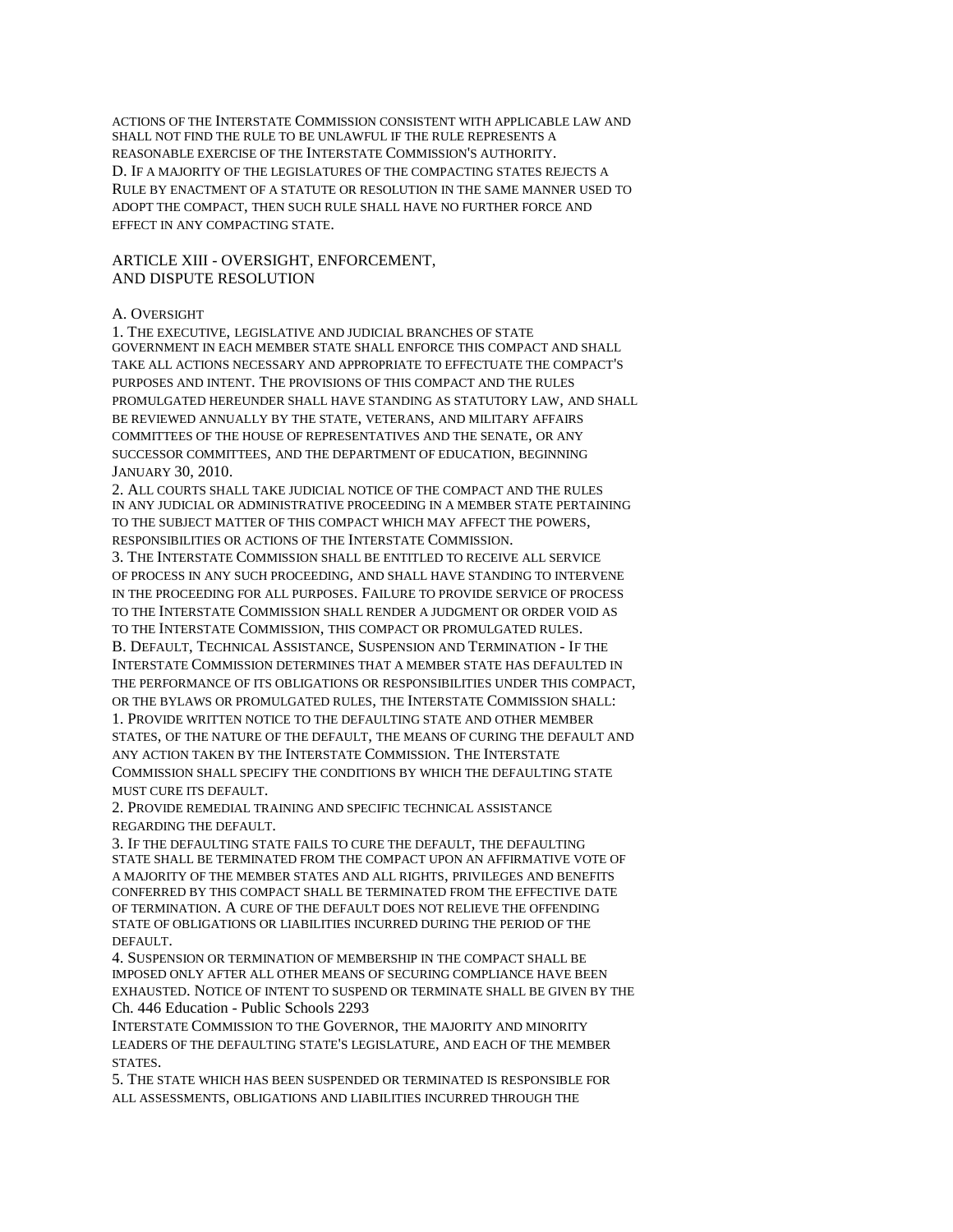EFFECTIVE DATE OF SUSPENSION OR TERMINATION INCLUDING OBLIGATIONS, THE PERFORMANCE OF WHICH EXTENDS BEYOND THE EFFECTIVE DATE OF SUSPENSION OR **TERMINATION.** 

6. THE INTERSTATE COMMISSION SHALL NOT BEAR ANY COSTS RELATING TO ANY STATE THAT HAS BEEN FOUND TO BE IN DEFAULT OR WHICH HAS BEEN SUSPENDED OR TERMINATED FROM THE COMPACT, UNLESS OTHERWISE MUTUALLY AGREED UPON IN WRITING BETWEEN THE INTERSTATE COMMISSION AND THE DEFAULTING STATE.

7. THE DEFAULTING STATE MAY APPEAL THE ACTION OF THE INTERSTATE COMMISSION BY PETITIONING THE U.S. DISTRICT COURT FOR THE DISTRICT OF COLUMBIA OR THE FEDERAL DISTRICT WHERE THE INTERSTATE COMMISSION HAS ITS PRINCIPAL OFFICES. THE PREVAILING PARTY SHALL BE AWARDED ALL COSTS OF SUCH LITIGATION INCLUDING REASONABLE ATTORNEY'S FEES.

C. DISPUTE RESOLUTION

1. THE INTERSTATE COMMISSION SHALL ATTEMPT, UPON THE REQUEST OF A MEMBER STATE, TO RESOLVE DISPUTES WHICH ARE SUBJECT TO THE COMPACT AND WHICH MAY ARISE AMONG MEMBER STATES AND BETWEEN MEMBER AND NON-MEMBER STATES.

2. THE INTERSTATE COMMISSION SHALL PROMULGATE A RULE PROVIDING FOR BOTH MEDIATION AND BINDING DISPUTE RESOLUTION FOR DISPUTES AS APPROPRIATE. D. ENFORCEMENT

1. THE INTERSTATE COMMISSION, IN THE REASONABLE EXERCISE OF ITS DISCRETION, SHALL ENFORCE THE PROVISIONS AND RULES OF THIS COMPACT. 2. THE INTERSTATE COMMISSION, MAY BY MAJORITY VOTE OF THE MEMBERS, INITIATE LEGAL ACTION IN THE UNITED STATE DISTRICT COURT FOR THE DISTRICT OF COLUMBIA OR, AT THE DISCRETION OF THE INTERSTATE COMMISSION, IN THE FEDERAL DISTRICT WHERE THE INTERSTATE COMMISSION HAS ITS PRINCIPAL OFFICES, TO ENFORCE COMPLIANCE WITH THE PROVISIONS OF THE COMPACT, ITS PROMULGATED RULES AND BYLAWS, AGAINST A MEMBER STATE IN DEFAULT. THE RELIEF SOUGHT MAY INCLUDE BOTH INJUNCTIVE RELIEF AND DAMAGES. IN THE EVENT JUDICIAL ENFORCEMENT IS NECESSARY THE PREVAILING PARTY SHALL BE AWARDED ALL COSTS OF SUCH LITIGATION INCLUDING REASONABLE ATTORNEY'S FEES.

3. THE REMEDIES HEREIN SHALL NOT BE THE EXCLUSIVE REMEDIES OF THE INTERSTATE COMMISSION. THE INTERSTATE COMMISSION MAY AVAIL ITSELF OF ANY OTHER REMEDIES AVAILABLE UNDER STATE LAW OR THE REGULATION OF A PROFESSION.

### ARTICLE XIV - FINANCING OF THE INTERSTATE COMMISSION

A. THE INTERSTATE COMMISSION SHALL PAY, OR PROVIDE FOR THE PAYMENT OF THE REASONABLE EXPENSES OF ITS ESTABLISHMENT, ORGANIZATION AND ONGOING **ACTIVITIES** 

B. THE INTERSTATE COMMISSION MAY LEVY ON AND COLLECT AN ANNUAL ASSESSMENT FROM EACH MEMBER STATE TO COVER THE COST OF THE OPERATIONS AND ACTIVITIES OF THE INTERSTATE COMMISSION AND ITS STAFF WHICH MUST BE IN A TOTAL AMOUNT SUFFICIENT TO COVER THE INTERSTATE COMMISSION'S ANNUAL BUDGET AS APPROVED EACH YEAR. THE AGGREGATE ANNUAL ASSESSMENT AMOUNT SHALL BE ALLOCATED BASED UPON A FORMULA TO BE DETERMINED BY THE INTERSTATE COMMISSION, WHICH SHALL PROMULGATE A RULE BINDING UPON ALL MEMBER STATES.

C. THE INTERSTATE COMMISSION SHALL NOT INCUR OBLIGATIONS OF ANY KIND PRIOR TO SECURING THE FUNDS ADEQUATE TO MEET THE SAME; NOR SHALL THE INTERSTATE COMMISSION PLEDGE THE CREDIT OF ANY OF THE MEMBER STATES, EXCEPT BY AND WITH THE AUTHORITY OF THE MEMBER STATE.

D. THE INTERSTATE COMMISSION SHALL KEEP ACCURATE ACCOUNTS OF ALL RECEIPTS AND DISBURSEMENTS. THE RECEIPTS AND DISBURSEMENTS OF THE INTERSTATE COMMISSION SHALL BE SUBJECT TO THE AUDIT AND ACCOUNTING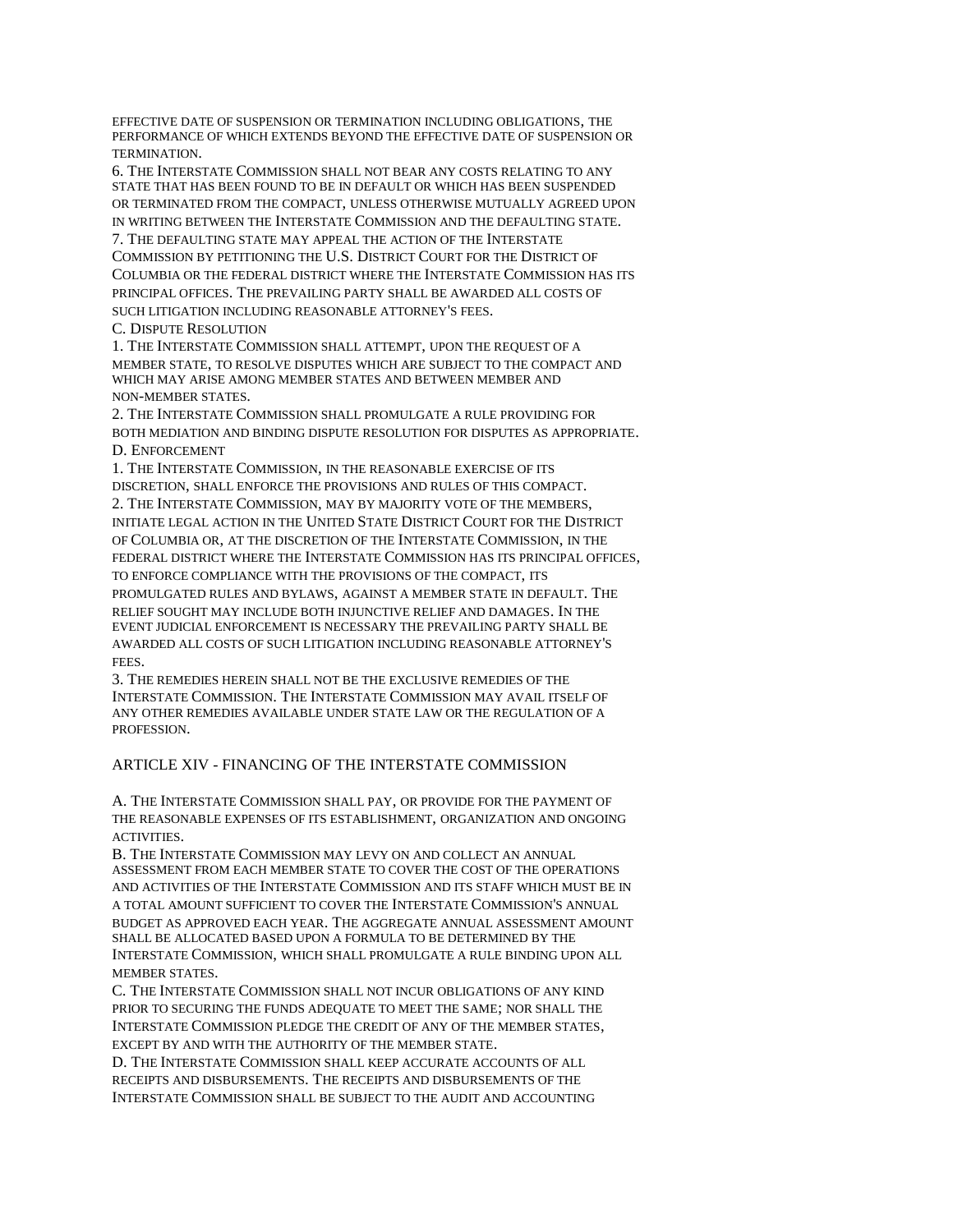PROCEDURES ESTABLISHED UNDER ITS BYLAWS. HOWEVER, ALL RECEIPTS AND DISBURSEMENTS OF FUNDS HANDLED BY THE INTERSTATE COMMISSION SHALL BY AUDITED YEARLY BY A CERTIFIED OR LICENSED PUBLIC ACCOUNTANT AND THE REPORT OF THE AUDIT SHALL BE INCLUDED IN AND BECOME PART OF THE ANNUAL REPORT OF THE INTERSTATE COMMISSION.

## ARTICLE XV - MEMBER STATES, EFFECTIVE DATE AND AMENDMENT

#### A. ANY STATE IS ELIGIBLE TO BECOME A MEMBER STATE.

B. THE COMPACT SHALL BECOME EFFECTIVE AND BINDING UPON LEGISLATIVE ENACTMENT OF THE COMPACT INTO LAW BY NO LESS THAN TEN (10) OF THE STATES. THE EFFECTIVE DATE SHALL BE NO EARLIER THAN DECEMBER 1, 2007. THEREAFTER IT SHALL BECOME EFFECTIVE AND BINDING AS TO ANY OTHER MEMBER STATE UPON ENACTMENT OF THE COMPACT INTO LAW BY THAT STATE. THE GOVERNORS OF NON-MEMBER STATES OR THEIR DESIGNEES SHALL BE INVITED TO PARTICIPATE IN THE ACTIVITIES OF THE INTERSTATE COMMISSION ON A NON-VOTING BASIS PRIOR TO ADOPTION OF THE COMPACT BY ALL STATES.

C. THE INTERSTATE COMMISSION MAY PROPOSE AMENDMENTS TO THE COMPACT FOR ENACTMENT BY THE MEMBER STATES. NO AMENDMENT SHALL BECOME EFFECTIVE AND BINDING UPON THE INTERSTATE COMMISSION AND THE MEMBER STATES UNLESS AND UNTIL IT IS ENACTED INTO LAW BY UNANIMOUS CONSENT OF THE MEMBER STATES.

## ARTICLE XVI - WITHDRAWAL AND DISSOLUTION

#### A. WITHDRAWAL

1. ONCE EFFECTIVE, THE COMPACT SHALL CONTINUE IN FORCE AND REMAIN BINDING UPON EACH AND EVERY MEMBER STATE; PROVIDED THAT A MEMBER STATE MAY WITHDRAW FROM THE COMPACT SPECIFICALLY REPEALING THE STATUTE, WHICH ENACTED THE COMPACT INTO LAW.

2. WITHDRAWAL FROM THIS COMPACT SHALL BE BY THE ENACTMENT OF A STATUTE REPEALING THE SAME AND WRITTEN NOTICE OF THE WITHDRAWAL HAS BEEN GIVEN BY THE WITHDRAWING STATE TO THE GOVERNOR OF EACH OTHER MEMBER JURISDICTION.

3. THE WITHDRAWING STATE SHALL IMMEDIATELY NOTIFY THE CHAIRPERSON OF THE INTERSTATE COMMISSION IN WRITING UPON THE INTRODUCTION OF LEGISLATION REPEALING THIS COMPACT IN THE WITHDRAWING STATE. THE INTERSTATE COMMISSION SHALL NOTIFY THE OTHER MEMBER STATES OF THE WITHDRAWING STATE'S INTENT TO WITHDRAW WITHIN SIXTY (60) DAYS OF ITS RECEIPT THEREOF.

4. THE WITHDRAWING STATE IS RESPONSIBLE FOR ALL ASSESSMENTS, OBLIGATIONS AND LIABILITIES INCURRED THROUGH THE EFFECTIVE DATE OF WITHDRAWAL, INCLUDING OBLIGATIONS, THE PERFORMANCE OF WHICH EXTEND BEYOND THE EFFECTIVE DATE OF WITHDRAWAL.

5. REINSTATEMENT FOLLOWING WITHDRAWAL OF A MEMBER STATE SHALL OCCUR UPON THE WITHDRAWING STATE REENACTING THE COMPACT OR UPON SUCH LATER DATE AS DETERMINED BY THE INTERSTATE COMMISSION.

B. DISSOLUTION OF COMPACT

1. THIS COMPACT SHALL DISSOLVE EFFECTIVE UPON THE DATE OF THE WITHDRAWAL OR DEFAULT OF THE MEMBER STATE WHICH REDUCES THE MEMBERSHIP IN THE COMPACT TO ONE (1) MEMBER STATE.

2. UPON THE DISSOLUTION OF THIS COMPACT, THE COMPACT BECOMES NULL AND VOID AND SHALL BE OF NO FURTHER FORCE OR EFFECT, AND THE BUSINESS AND AFFAIRS OF THE INTERSTATE COMMISSION SHALL BE CONCLUDED AND SURPLUS FUNDS SHALL BE DISTRIBUTED IN ACCORDANCE WITH THE BYLAWS.

## ARTICLE XVII - SEVERABILITY AND CONSTRUCTION